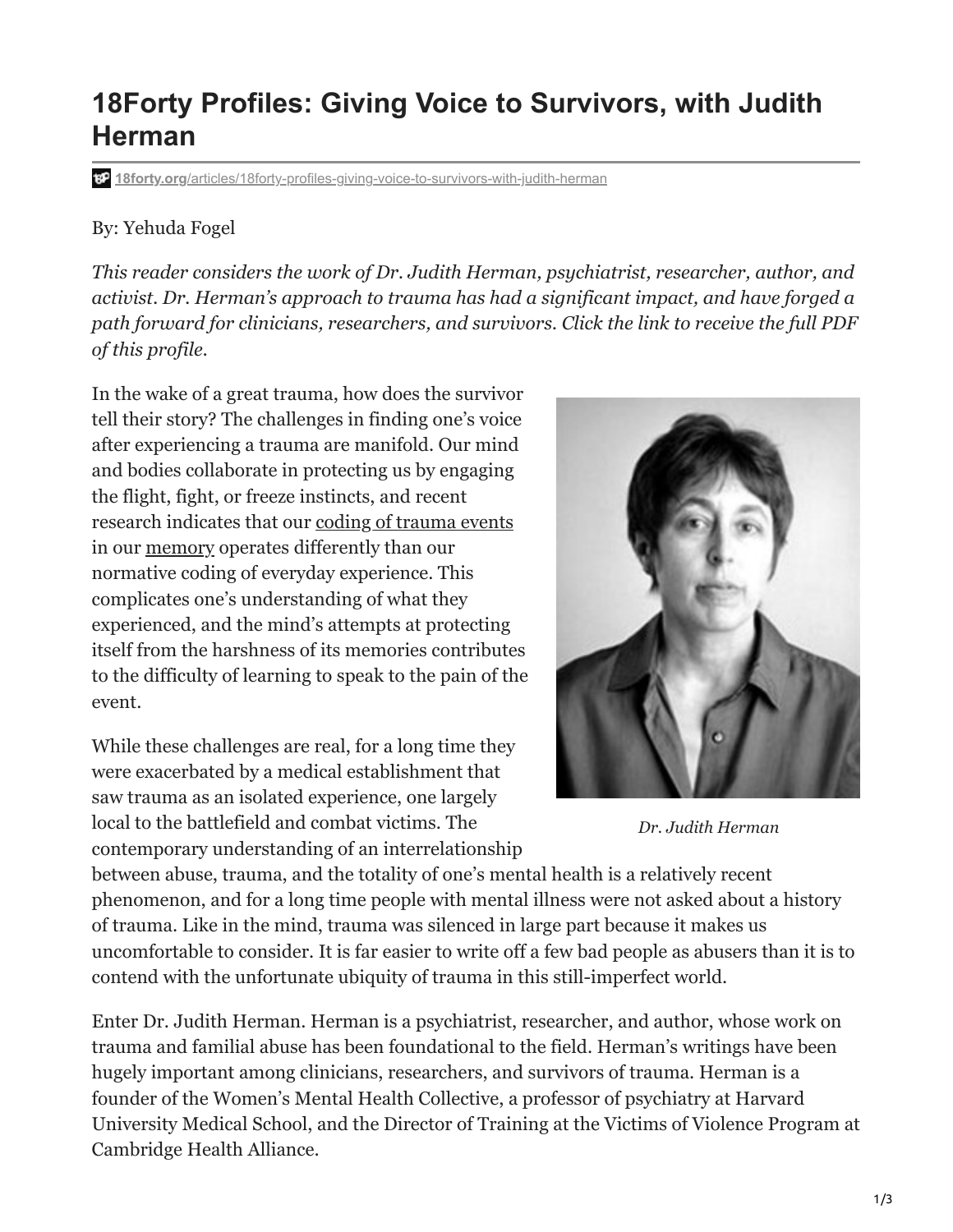As we consider the topic of abuse in the Jewish community, we turn to consider and appreciate those who brought the impact and import of trauma out of the shadows. In this reader, we honor the work of Dr. Judith Herman, with our introduction to Dr. Herman's work, along with an [interview](http://globetrotter.berkeley.edu/people/Herman/herman-con0.html) with her about her life and work, followed by an article by Dr. Herman on ["Recovery from psychological trauma".](https://onlinelibrary.wiley.com/doi/full/10.1046/j.1440-1819.1998.0520s5S145.x) A note of warning: Some of this content might be triggering to our readers, so take care to read only if you feel up for it. Above all, these words are no replacement for working with a mental-health professional, so if you feel that you might have experienced anything like this, we urge you to reach out to a therapist. When the Jews were in Egypt, the Zohar tells us that the "word was in exile," which speaks powerfully to the challenge of expressing ourselves that so many have in the most challenging of circumstances. We can all work to give voice who those voices are in exile, and to redeem the silence of this world. All of the articles will be included in the PDF, so remember to click the link to get the full reader.

#### **An Introduction to Judith Herman**

Judith Herman grew up in a secular Jewish home, although her father had grown up in an Orthodox home. Herman's father was a professor of classics at CUNY, and her mother was a psychologist and psychoanalyst who taught and practiced. Herman came to trauma work in the field, after finding that a large number of patients that she had been working with had survived childhood sexual abuse, a fact that was largely ignored by their presiding doctors and mental-health professionals. This prompted Herman to start a group that brought together clinicians, researchers, and survivors of abuse to collaborate in talking and thinking about trauma. Herman began researching trauma, working with Bessel van der Kolk, author of *The Body Keeps the Score*, a psychiatrist who had been treating combat veterans. Herman's writings on incest and abuse were passed around in manuscript form for years, at a time in which the long-term impact of trauma were little-appreciated by the medical establishment. Later, her book *Trauma and Recovery: The Aftermath of Violence – from Domestic Abuse to Political Terror*, in which Herman outlines her theory of recovery from trauma, became an instant classic, beloved by clinicians and survivors alike.

There are several strands to Herman's work that are important to appreciate. Most broadly, Herman has been hugely important for the opening of the conversation around trauma in the medical world, and the increasing focus on the psychological and medical effects of trauma on the survivor of trauma. Herman brought the experience out of the shadows, giving voice to a huge group of people who had their voice taken from them. In *Trauma and Recovery,* Herman outlines three stages of recovery: Establishing trust, speaking the trauma narrative, and reconnecting with life. These stages are non-linear and non-exhaustive, and each survivor learns how to live in their own distinct and unique way, and are rather attempts at capturing a road towards healing.

It is no coincidence that Herman considers political terror side-by-side with familial abuse; although the experiences are different, there are shared themes, such as the challenge of one that underwent a profound trauma expressing the pain of what they experienced. One thinks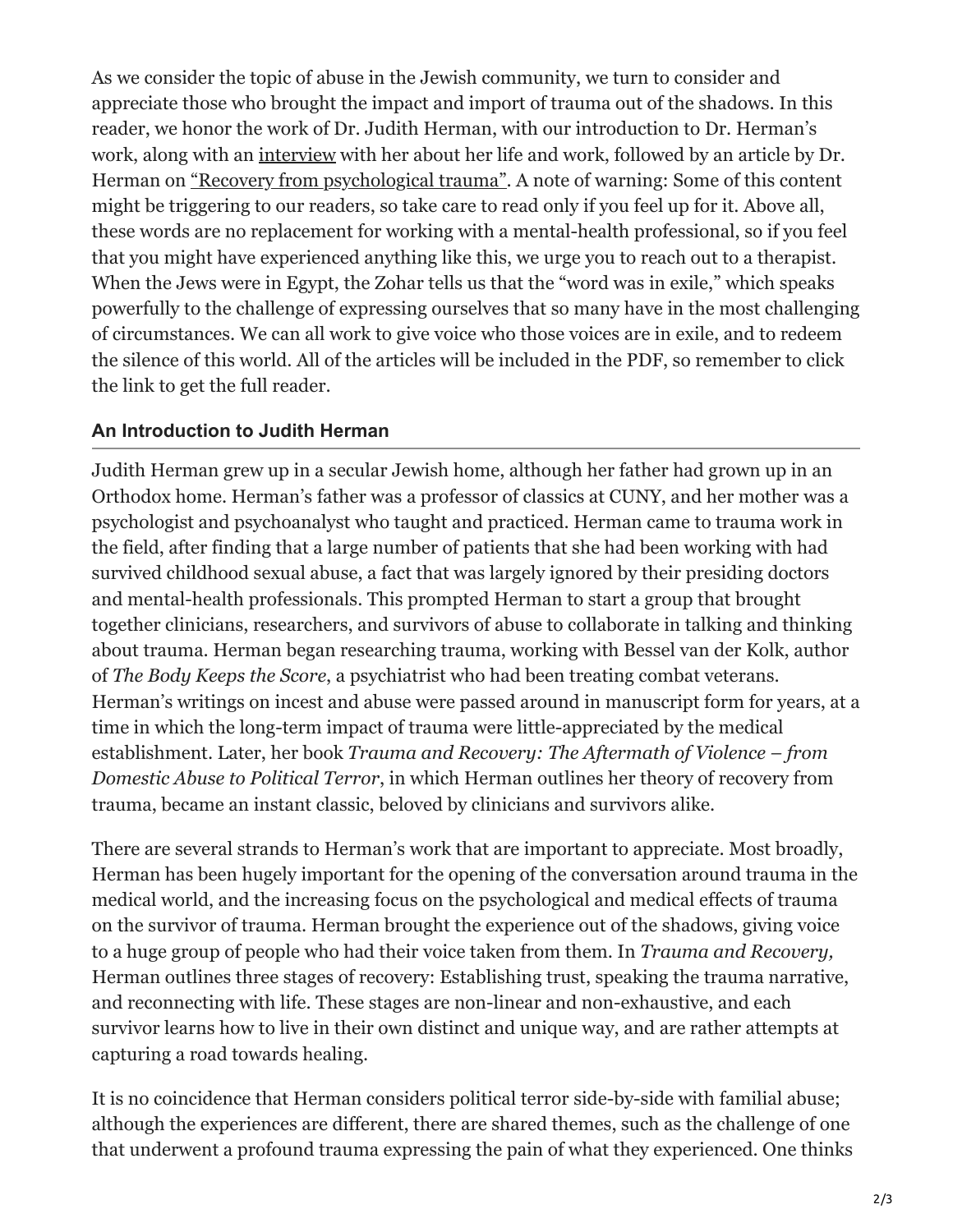of the years of silence that Elie Wiesel had before deciding to write about the Holocaust, and the place that the impossible relationships between silence, speech, testimony, and trauma had in post-Holocaust writers such as Nelly Sachs, Paul Celan, [Edmond Jabes,](https://18forty.org/articles/18forty-profiles-the-questions-of-edmond-jabes/) and so many others. A growing body of research on Holocaust survivors, as well as the second and third generation survivors of the Holocaust, pioneered by scholars like Rachel Yehuda, has been indelibly influenced by Herman's work. Herman has also been a staunch advocate for the classification of complex post-traumatic stress disorder as a disorder independent from posttraumatic stress disorder.

Above all, Herman helped the world remember that profound pain is not incidental or happenstance, but is often the result of systematic inequalities, and it is only when we listen to the voices of survivors themselves that we can understand what is happening in our world. This deep insight, gleaned from the deepest and darkest recesses of the mental health field, is vital for all of us, as we strive to build a safer and stronger world. If we are to address and prevent abuse in all of its forms, we must understand the experience of those who have been vulnerable to abuse.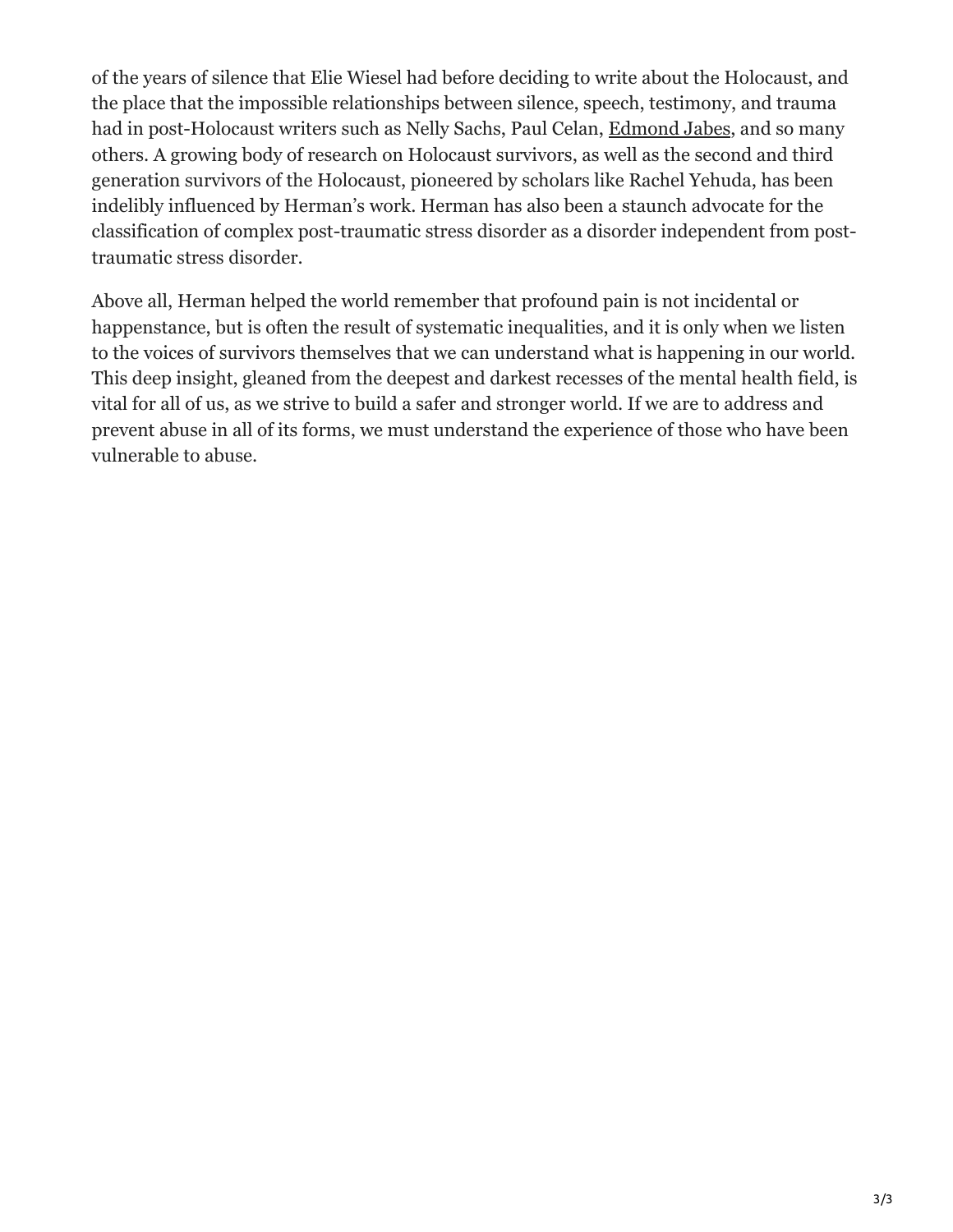# **Background**

**globetrotter.berkeley.edu**[/people/Herman/herman-con1.html](http://globetrotter.berkeley.edu/people/Herman/herman-con1.html)

Judith Herman [Interview](http://globetrotter.berkeley.edu/people/Herman/herman-con0.html): Conversations with History; Institute of International Studies, UC Berkeley



#### Photo by Jane Scherr

Page 1 of 4

Dr. Herman, welcome to Berkeley.

Thank you.

How did your parents shape your character?

My parents are first-generation Americans. They're the children of Jewish immigrants from Central Europe. Both grew up in New York City. My father was a child of working-class parents, and his father worked in the garment industry. My mother was the daughter of a doctor, a family practitioner on the Lower East Side of New York. I think both of them were raised in a secular, socialist tradition. Or, I should say, my mother was. My father found his way to it from his father's observant Orthodoxy. And when they both became academics - my father became a professor of classics, my mother became a psychologist -- I think they instilled what I would call Enlightenment values or progressive values in their children.

Your mother especially had a strong influence on you. You write in one of your books, "Her psychological insight, her intellectual daring and integrity, her compassion for the afflicted and oppressed, her righteous indignation, and her political vision are my inheritance." Quite a powerful effect.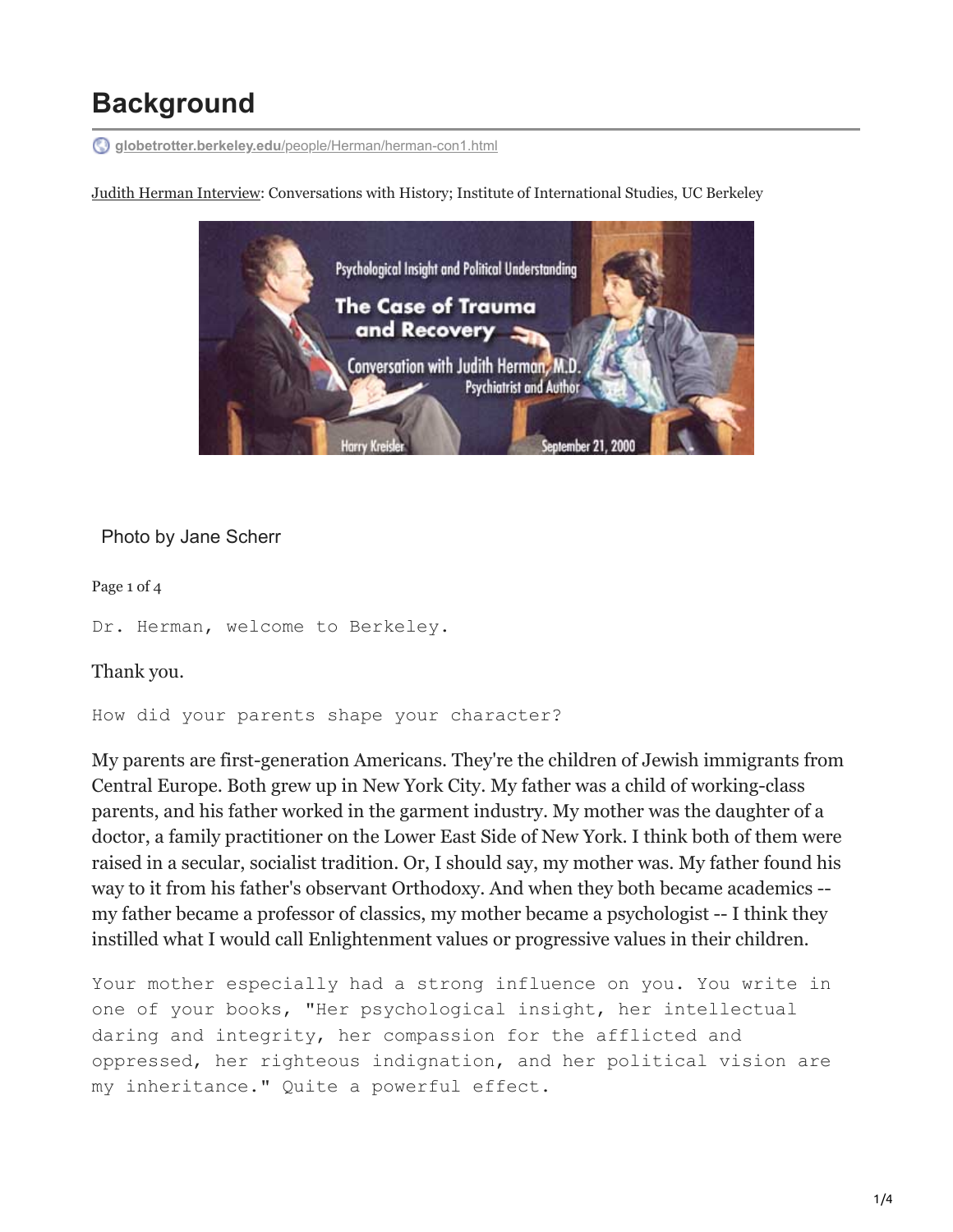My mother, was raised, I think, by her father, who was a family doctor very much in a tradition of service to others. If she'd been in my generation, I imagine she'd have gone to medical school. That was really not unheard of, or not totally, but very unusual for women of her generation. She went to Barnard and then did graduate studies at Columbia in psychology, and started on an academic track to become a research psychologist. Then she was blacklisted because of a short period of membership in the Communist Party. So the early years of my growing up, when I was around ten, for example, we were introduced to the idea of political persecution and what people do under those circumstances in a very personal way. My father had never been a member of the Party, so when called to testify before McCarthy, he could, in honesty, say to the question, "Are you now or have you ever been ...?" "No."

My mother took the Fifth Amendment. It was clear that she was never going to get an academic job, so she then went a different route and got clinical training. But in her later work, she tried to bridge the divide between academic research and clinical experience. I think she also tried to bridge the divide between academia and activism in a way that did become a model for me. I should also say that a lot of her righteous indignation and her sense of an expectation of integrity and standing up for your beliefs came out of actual experience. There were a lot of dinner table conversations about who was going to testify, who was going to inform, who was going to back up people who refused to inform, and so forth. She had a really keen sense of irony and indignation about all the weaseling, all the fancy excuses that people made to compromise with something -- that it was morally reprehensible. So that was a pretty formative growing up experience for me.

Any other experiences from your childhood? Mentors, books read, that had a profound influence before the women's movement? We'll talk about that in a second. But anything else stand out in your mind?

I had a college mentor that I really should recognize, I think, and honor. This was a professor of French Civilization at Harvard named Laurence Wylie. An anthropologist, really. He had done a village study in France in which he applied the methods of anthropology ordinarily applied in so-called primitive societies to a French village. He was a participant observer. He had gone there with his family. He had written about it in a deceptively simple manner that, I think, actually was extremely sophisticated, but didn't involve any high sort of ...

```
Theoretical concepts?
```
Well, they were embedded in the observations and the presentations.

```
There was a lucidity.
```
There was a lucidity and the warmth of storytelling in this book, and it became a very popular book, and he ended up becoming the Douglas Dillon Professor of French Civilization at Harvard, which was a funny fit for him, because he was so very modest and unpretentious. I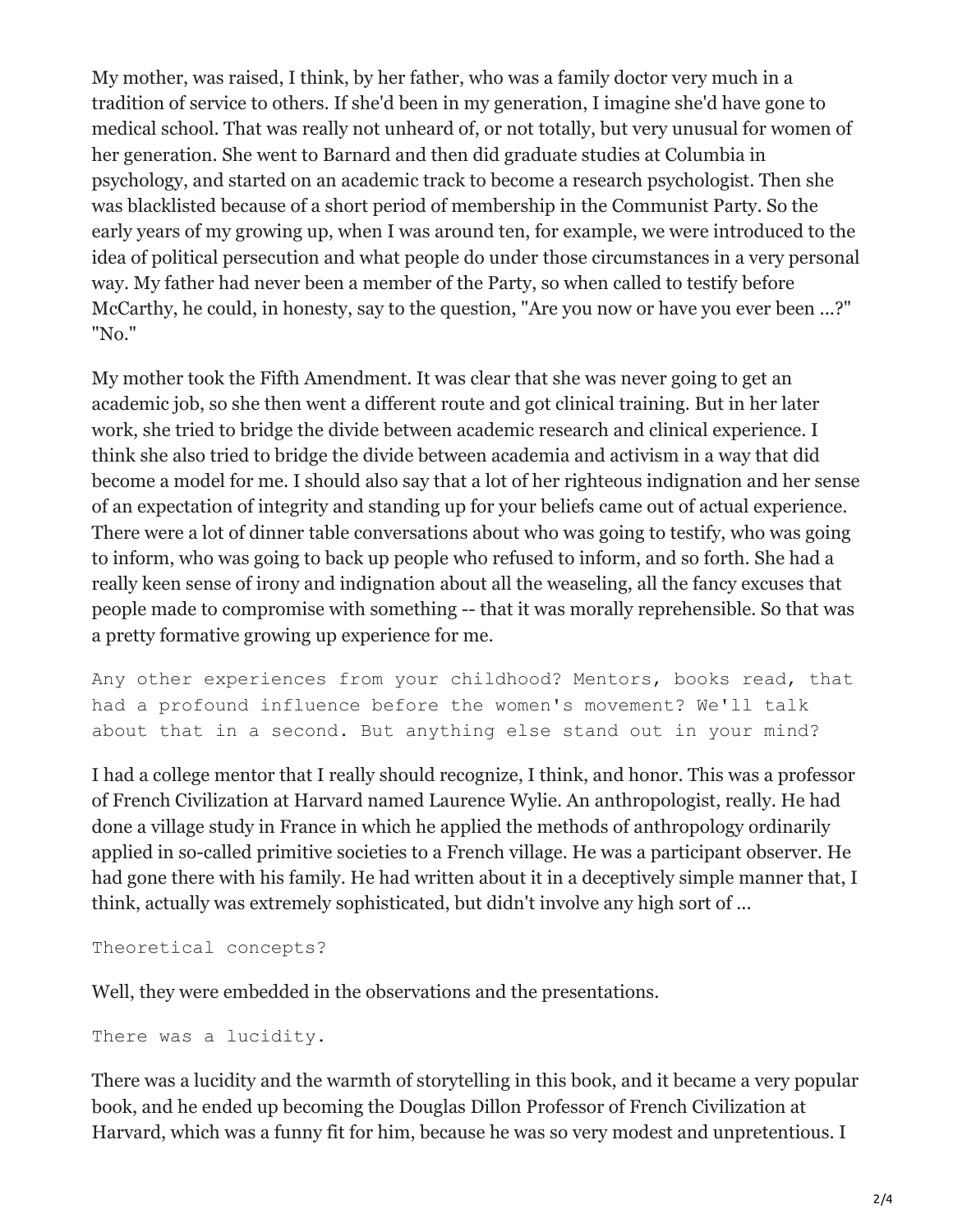don't know if he ever lived up to the grandeur of this endowed chair. But he was a wonderful teacher.

Both of these influences strike me as pushing you, leading you, guiding you in the direction of thinking outside the box, which is one of the characteristics of your work.

Yes, and also of keeping your concepts very close to direct observation and direct experience. In the case of Larry Wylie, he had a seminar on village culture where we read all the classics, but then the idea was to immerse ourselves in primary data and eventually to go to the village. The assignment was basically to keep a journal and to record your observations directly and see what you could then infer from your observations. The other thing he taught was cooperative learning, there wasn't a name for it then, but he got these very high-powered students to be in his seminar and they would all raise their hands and kind of spout forth with their ideas, and he would say things like, "That's such an interesting idea. And it sounds so much like what so-and-so said. Why don't the two of you work together and see if you can develop this idea together." And they'd look at each other in horror because that was sort of cheating. But he, through his actions and through his example, modeled a different kind of learning and a different kind of intellectual enterprise for me.

And it's something that you've carried out in your work, namely the whole notion of listening and reporting what you're observing, but also learning in the process from others. In this regard, the women's movement of the sixties seems to have had an impact on you. I'm curious, after learning of these other influences, what the women's movement added to the education of Judith Herman?

For me this was a logical extension of the activism that I was already involved with. I had been involved in the Civil Rights Movement, I had been involved in the Anti-War Movement, prior to the explosion of "second wave" feminism in the late sixties. Kathie Sarachild of New York Red Stockings, who was a classmate of mine at Harvard, Radcliffe, and who had been in Mississippi also with me in 1964, she's the originator of the term "consciousness-raising," - like many of the early feminists who came out of the Civil Rights Movement, her organizing technique came out of the work she had done in civil rights and involved people speaking directly of their experience as a way to study our condition. She called consciousness-raising an empirical method of investigation. And her view was that for people whose experience was not articulated, not recognized, not visible in the theory class, so to speak, the only way to begin to make our experience known to ourselves was to start with the testimony about the concrete conditions of our lives. So, it was a connect for me and many women of my generation, I think, to start to apply those methods not only to the social issues of racism and more, but to the conditions of our own rather privileged lives. And to recognize that oppression takes many forms.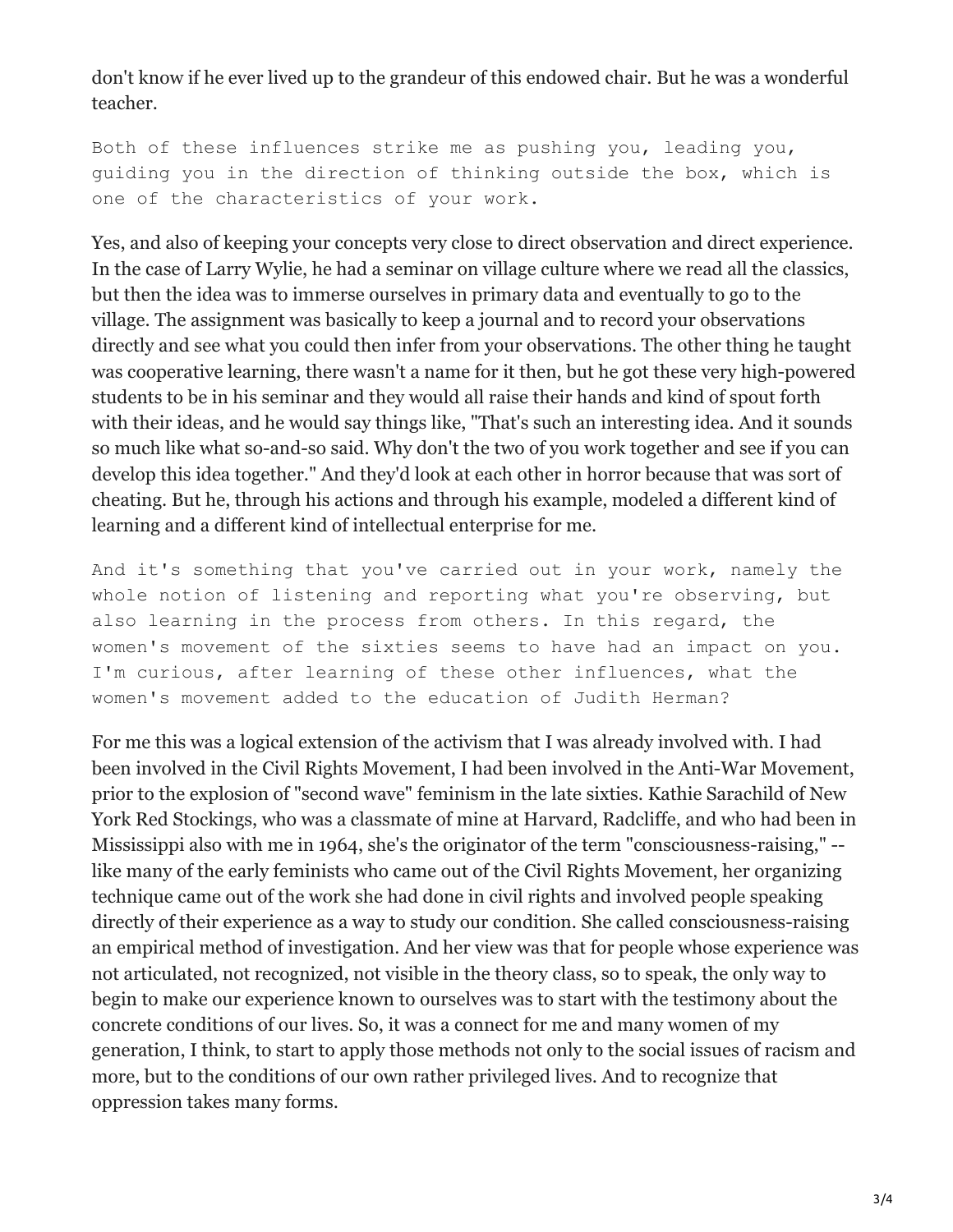So it was a spark for your creativity and it helped you to look at yourself and your condition and the broader context in which that condition was created, namely the oppression of women.

Right. And also, the lesson for me was that one becomes most effective when one is speaking out of one's personal experience and one's action grows out of the understanding of one's immediate personal experience.

You went to Radcliffe, then to Harvard Medical School. You're a medical doctor. What were you doing in Mississippi? Just part of the Civil Rights Movement?

I was recruited by a friend and colleague and now more recently a partner, Allen Graubard, who had gone to Mississippi the summer before Freedom Summer with Marian Wright, now Marian Wright Edelman. And they had developed the idea that it would be good to have an academic exchange between Harvard and Tougaloo College, which was based outside of Jackson, Mississippi, and was a black college. And so they implemented this program that involved an exchange of students and faculty during that summer, and then when SNCC [Student Nonviolent Coordinating Committee] and the other organizations developed Freedom Summer, we became an affiliated part of that project.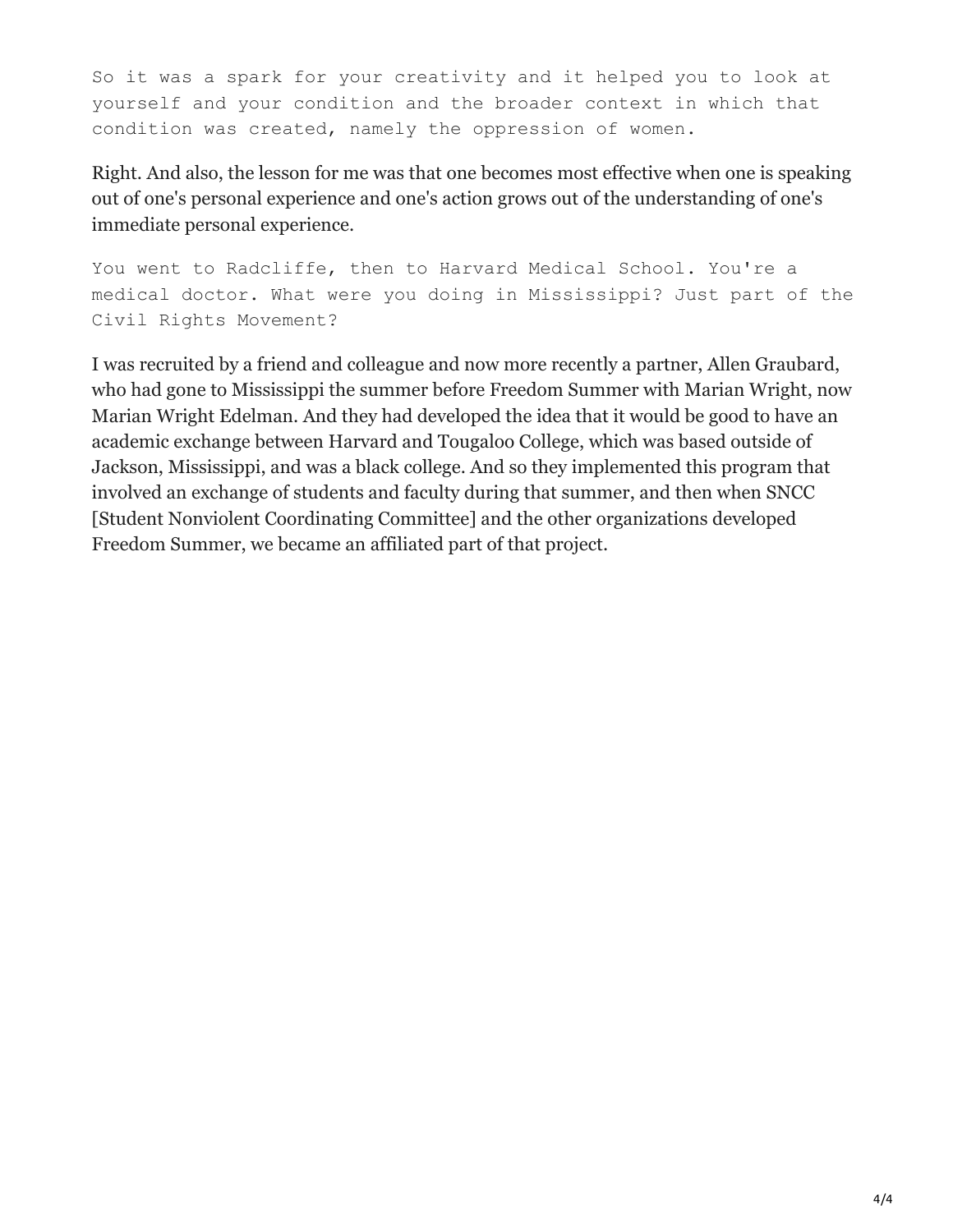### **Lessons Learned**

**globetrotter.berkeley.edu**[/people/Herman/herman-con4.html](http://globetrotter.berkeley.edu/people/Herman/herman-con4.html)

Judith Herman [Interview](http://globetrotter.berkeley.edu/people/Herman/herman-con0.html): Conversations with History; Institute of International Studies, UC Berkeley

Page 4 of 4

In looking at your career, you combine political activism with accomplishment in a professional field. Some concluded in the sixties that it was not possible to bring radical insight to expertise in given areas. I'm curious as to what your advice would be to students who might read this interview and say, "That's the kind of thing I would want to do with my life." How do you prepare to be both an activist and a professional in a field like medicine or law?

I think it was a lot easier in my generation. We didn't have to find the movement. It just found us. I have a 21-year-old daughter who's just graduated from college. She's trying to figure this out now. But the truth is that you could start almost anywhere. There are so many things in the world that need to be set right. You can start with whatever fires you up, whatever excites you, whatever fires your indignation, and put your energy there. And it's as good a place to start as any. I think that if it speaks to your heart, if it engages your imagination, if it makes you want to get out of bed in the morning and do something, that's probably the best place to start. And that to me is the inside of the political movements that I was part of. Organizations come and go. Intellectual theories come and go. The power to change the way people think and what people do comes out of small groups of people who care enough about something to try something new. And that can be done any time.

It's also about ideas, right? Embedding yourself in history, in a way, to go with those new ideas and then formulate them yourself.

There is an intellectual tradition of political activism that isn't as strong in this country as in many others, and often needs to be re-invented and rediscovered in each generation. But, yes, it helps if you know that other people have thought about these things before you try organizing. You don't have to invent everything from scratch. But, on the other hand, one's immediate historical circumstances are always new. I'd rather see people take the plunge and try innovating and then have to study up because, "Oh my God! I'd better inform myself, because I need to arm myself with knowledge" than try to deduce from the history of the past what should be done now.

But for you, the study of history and politics is absolutely fundamental to the study of psychiatry and psychology? Or is that an overstatement?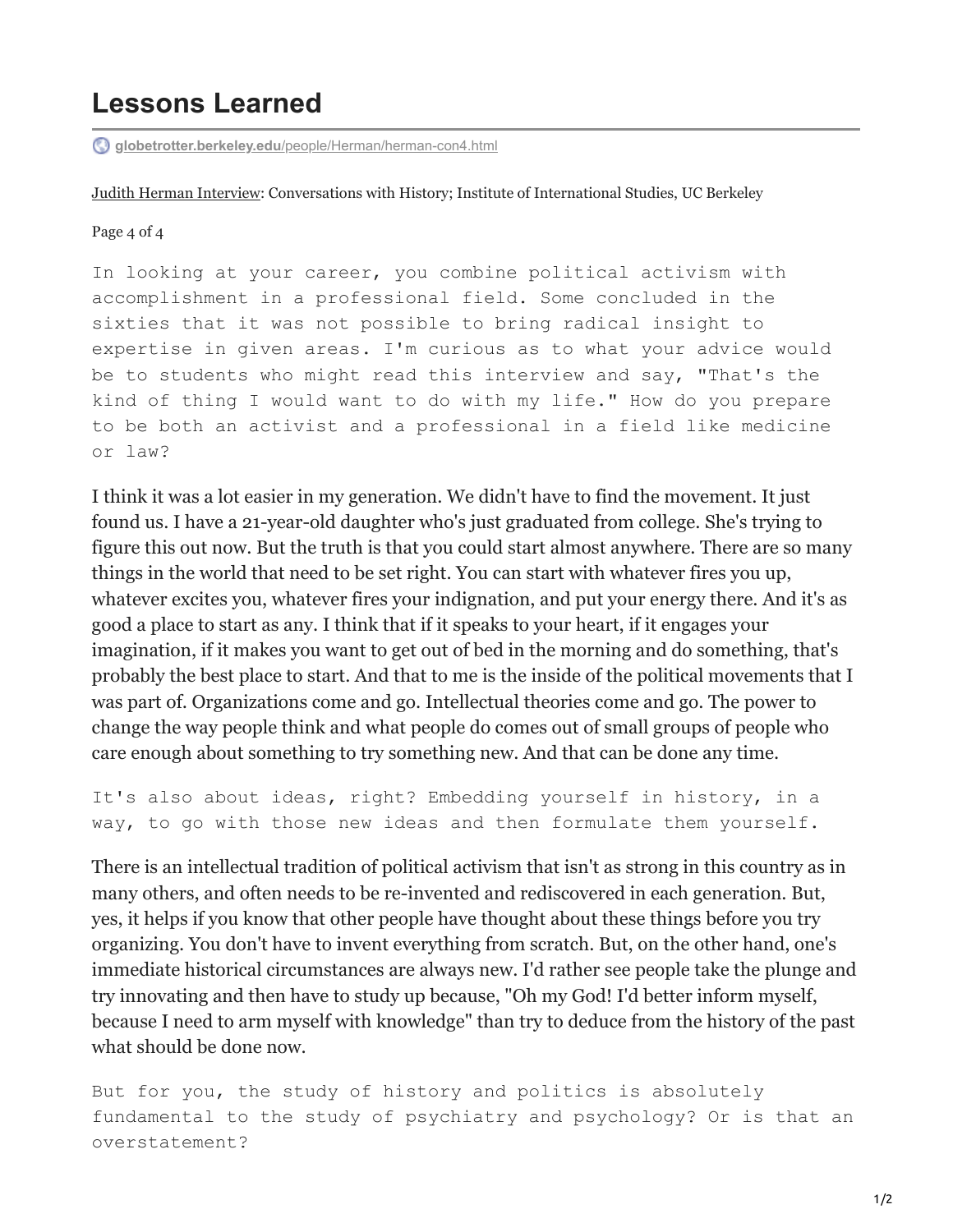To me it is. It's absolutely fundamental. Let's just stop with that.

You express a concern in your book that new researchers will lack the passionate intellectual and social commitment of your generation. You say, "They will not see the essential interconnection between biological, psychological, social, and political dimensions of trauma."

Well, I think that's happening already. It's the price of respectability, unfortunately. The trauma field is now ... you know, we're ...

Legitimate.

We're legit. Yep. People write dissertations and people apply for research money and, you know, drug companies get approval for their drugs for treatment of Post-Traumatic Stress Disorder. And so it's ... I can see it happening already in the traumatic stress field. If you want to keep it clean, it's nice to have some nice, clean auto accident victim study. And hopefully not where there's any sort of corporate liability in the accident, corporate negligence, but where it was truly an accident. And then you don't have to get into any of this murky, messy, social issue stuff. And you can just do a nice psycho-biological study and you can randomly assign people to eight sessions of cognitive behavioral therapy or eight sessions of a serotonin re-uptake inhibitor, or a combination of the two, or a placebo, and see what works best. That's probably a legitimate study. I'm not against it. I just think that's not really where the interesting questions lie.

So finally, the interesting questions lie in values. Is that the answer?

They lie in those areas that we don't understand yet that are so murky and so confusing and so emotionally laden and so riddled with controversy that if you want to get research funding, you probably should stay away from there. But if you want to really figure out how the mind works or how society works, that's the place to go.

Dr. Herman, thank you very much for being here today, sharing your story with us and your example with future generations.

#### Thank you for having me.

Thank you. And thank you very much for joining us in this Conversation with History.

© Copyright 2000, Regents of the University of California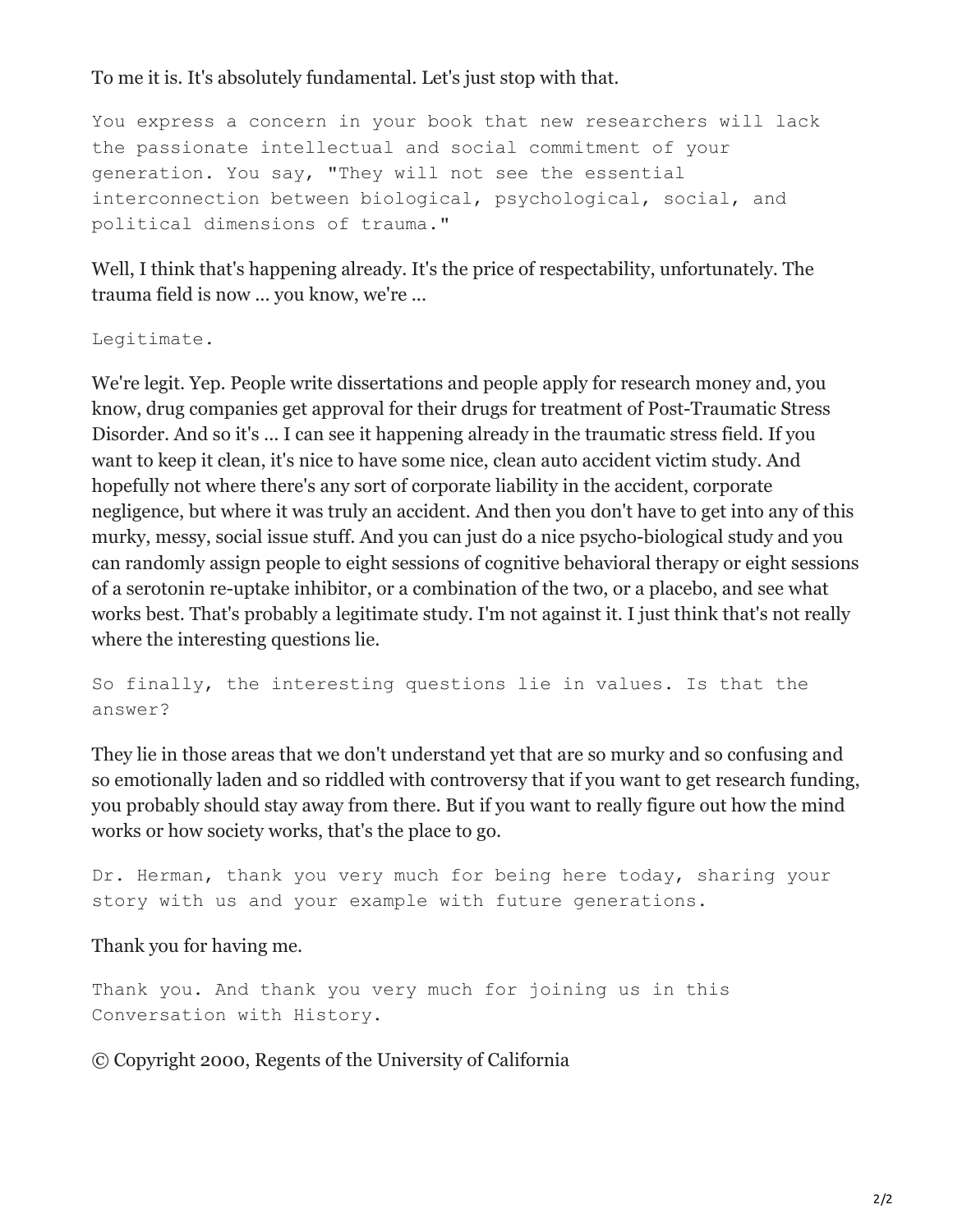## **Post-Traumatic Stress Disorder**

**globetrotter.berkeley.edu**[/people/Herman/herman-con3.html](http://globetrotter.berkeley.edu/people/Herman/herman-con3.html)

Judith Herman [Interview](http://globetrotter.berkeley.edu/people/Herman/herman-con0.html): Conversations with History; Institute of International Studies, UC Berkeley

Page 3 of 4

So you focused on trauma, especially in women and children. Help us understand what Post-Traumatic Stress Disorder is.

Okay. Well, I can tell you about what it says in the DSM-IV.

Which is the official Bible of the Psychiatric Association.

Right. The Diagnostic and Statistical Manual of the American Psychiatric Association, Fourth Edition. I was on the committee that helped write this definition, so I have to take some responsibility. And the committee, I have to say, brought together people who'd worked with traumatized people on many different social settings -- combat veterans, accident victims, less from the sphere of sexual and domestic violence, but we were represented to some degree, and political violence. And what the consensus came out to be was that traumatic events were those that instilled a feeling of terror and helplessness. We used to say, by the way, that these had to be events outside the realm of ordinary human experience. We had to get rid of that, because if you're living in a war zone or you're living in a country emerging from dictator or that's experienced dictatorship, these are not out-of-the-ordinary experiences, unfortunately, but experiences that instill helplessness and terror. And terror turns out to be different from fear.

Fear is something that we're all biologically wired to experience when we're in danger. We share this with other animals. When we perceive danger, we alert, we startle, we look around and figure out, do a quick appraisal of the situation, and we either fight or flee. That's being revised now by some researchers looking more at women who say that "fight or flight" is a little bit more the male response. "Tend and befriend" -- there's a tendency to kind of huddle with one's kind that you observe more in females. But, okay, fight or flight: there's a whole biology of fear that's involved.

Fight or flight doesn't work in conditions of terror and helplessness. Under those conditions, it appears that some kind of biological rewiring seems to happen in people and in animals as well. So that even after the danger is over, the person continues to respond to reminders, to both specific reminders and to generally threatening situations as though this terrifying event were still occurring in the present. So you have the activation of the fear system, hyperarousal. You have a kind of re-experiencing of the trauma that takes the form of flashbacks, nightmares, and so forth. And then you have this other more poorly understood part of the traumatic syndrome that has to do with a shutting down of responsiveness. Numbing, a sense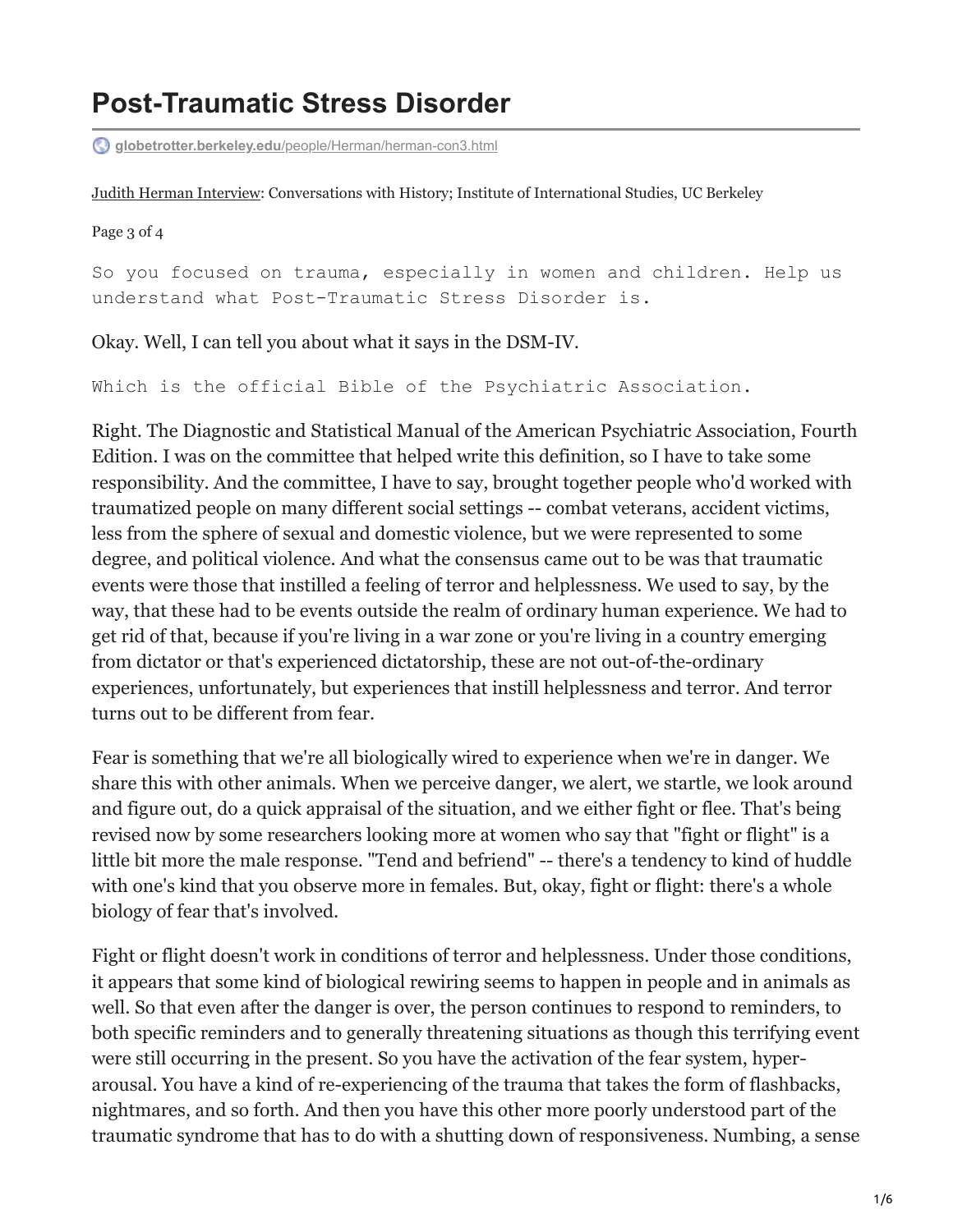that things aren't real. There may be amnesia for some, more, or all of the event. A sense in the aftermath that one is just not really oneself. One is going through the motions. There's a loss of connection of things that are or previously of interest. And these are called the numbing or withdrawal or symptoms of PTSD. So hyper-arousal, re-experiencing, numbing is the triad. It's a descriptive formulation. We understand a little bit about the psychobiology, not a whole lot. And I think we're coming to understand more and more that that's the simple form. That is what happens to some people after a single impact trauma. If you repeat it, over and over, and especially if it begins early on and one's development is formed in this environment, it gets a lot more complicated.

This is often the case of women and children who are in domestic situations where the cycle goes on and on.

I think it's true of people in any situation of coercive control, whether you're talking about a hostage situation that goes on for a long time, whether you're talking about domestic violence or sexual child abuse ... some religious cults have this same captivity kind of situation. And then, of course, the political situations of concentration camps or political prisoners.

In summarizing or introducing your discussion, you say, "The dialectic of trauma gives rise to complicated, sometimes uncanny alterations of consciousness." And then you go on to compare the political doublethink in an Orwell novel with what the psychologists and the psychiatrists call disassociation. So, you're suggesting that this kind of repression, inability to confront both the individual reality and the larger reality, is something that happens to the individual and in some ways to the society.

Yes. It's fascinating. If you talk to survivors of, especially the prolonged and repeated trauma, where the perpetrator, the captor, the torturer isn't content to just have external compliance, but wants the captive to adopt and endorse his worldview, even after liberation you'll get people saying, "I'm living in a double reality. I have the present and the past co-existing in my mind. It's not clear which is more real to me. I have what's left of my old value system, and my old way of seeing the world, and the perpetrator's way of seeing the world co-existing in my mind. I can go back and forth between the two, and I'm not sure which I belong to or which belongs to me any longer." So people have the experience of living in a double reality. And they describe ... even the amnesia, people will describe simultaneously knowing and not knowing what happened. Remembering and not remembering what happened. When people get their memories back, they will often describe it as simultaneously re-living the experience and being outside of it as though it happened to somebody else. So, people learn to divide their consciousness under captivity, under conditions of coercive control. And since we don't even understand unitary consciousness very well, when people have double consciousness, double reality, I'm in awe. I think it's a fascinating window into how the mind works.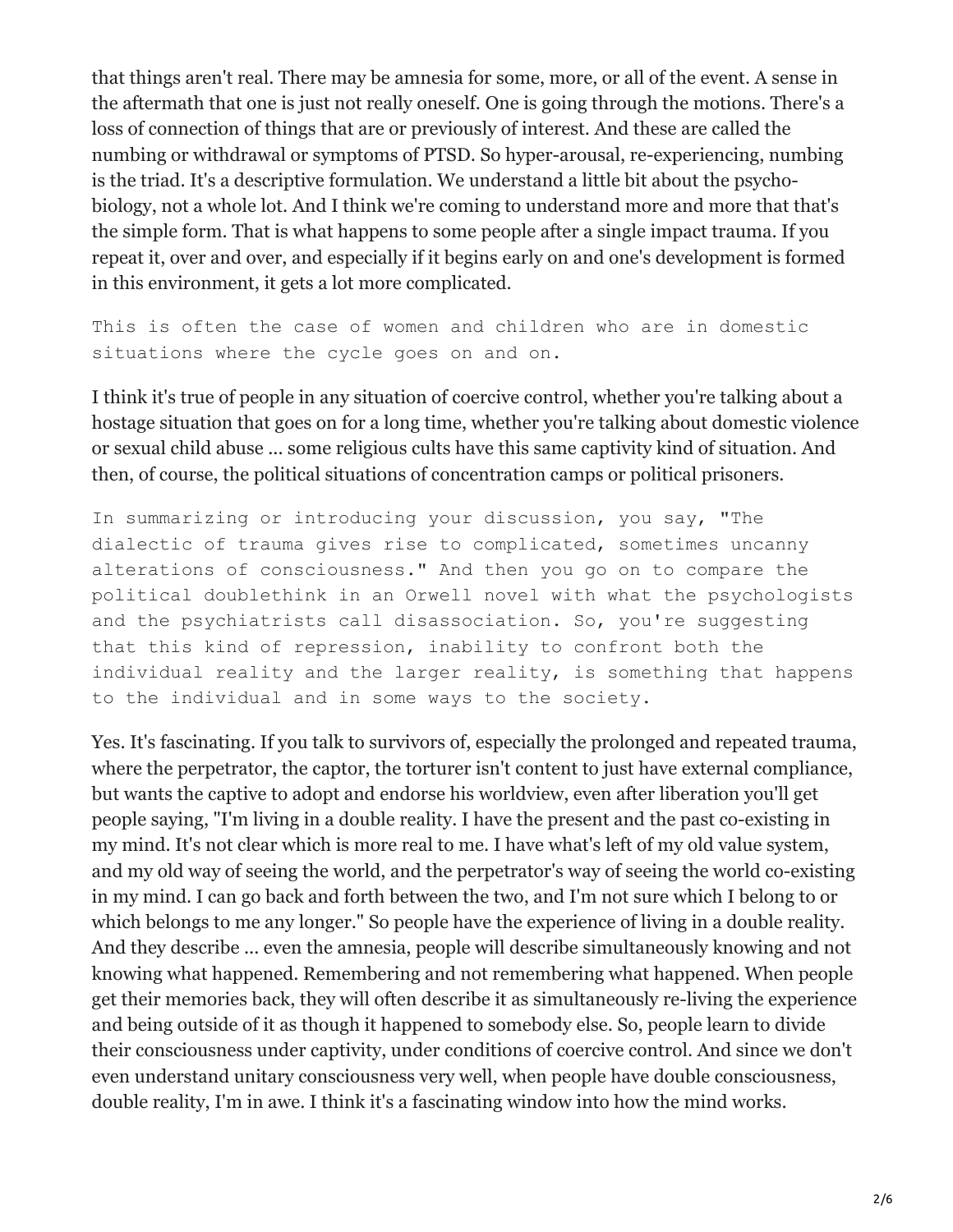This experience that you're describing in your book; you quote extensively from the memoirs of everyone from a forced participant in pornographic films to a political prisoner. And there are common elements that run through their sense of this experience which you have just summarized.

That's not surprising, given that the methods of the torturer and the methods of the pimp or the pornographer are often similar. I think when we understand more about criminal gangs as an intermediary form of organization between, say, state-sponsored terrorism and onefamily cells of domestic violence, we'll understand more about the transmission of methods of torture, methods of coercive control. But if you use the same methods on people, whether you're doing it in the name of the state, in the name of a criminal gang that's marketing your body, or whether you're doing it in the name of the authority of a father, or the name of some religious cult, the methods are the same and so the mental processes that they produce are likely to be the same.

In your work, you enter this realm of such apparent hopelessness and despair, but the other side of your work is identifying the features of hope and recovery and the road back. I want you to discuss with

us the elements of survival. That is, survival and recovery, which is the other part of the title of your book [*Trauma and Recovery*]. So what are the common elements that we see in people who experience this but make it back?

First of all, I guess I should say, that that's the other reason I stick with this work: I'm constantly in awe of the resilience of the people we work with. They really do get better; they really do make new lives for themselves. They find incredibly creative ways to put the pieces of their lives back together, and a lot of times, since a lot of the work I do now is



supervising students, teaching them how to be therapists, I get to observe the way the patients re-instill hope, constantly, not only in my students, but in those who are privileged to watch and observe this process. The students will come in and say, "I just met with the woman from Rwanda. She lost her whole family. She managed finally to get out to Uganda with two of her brother's kids, staying with a minister in Uganda. And she came here. They only could get papers to bring her. She's working under the table, cleaning houses or cleaning offices at night. She has no money. She's living in an apartment with ten people. She has the worst PTSD I ever saw, and she's here for a political asylum evaluation. What do I possibly have to offer this person?" In the first interview, the woman speaks in monosyllables. Her eyes are down, her head is bowed, her shoulders are like this, she's hunched over. If you drop something on the floor or a car backfires outside, she jumps out of her seat. Otherwise, she's immobile like this. You think, "This is the worst depression, this is the worst PTSD I've ever seen ... "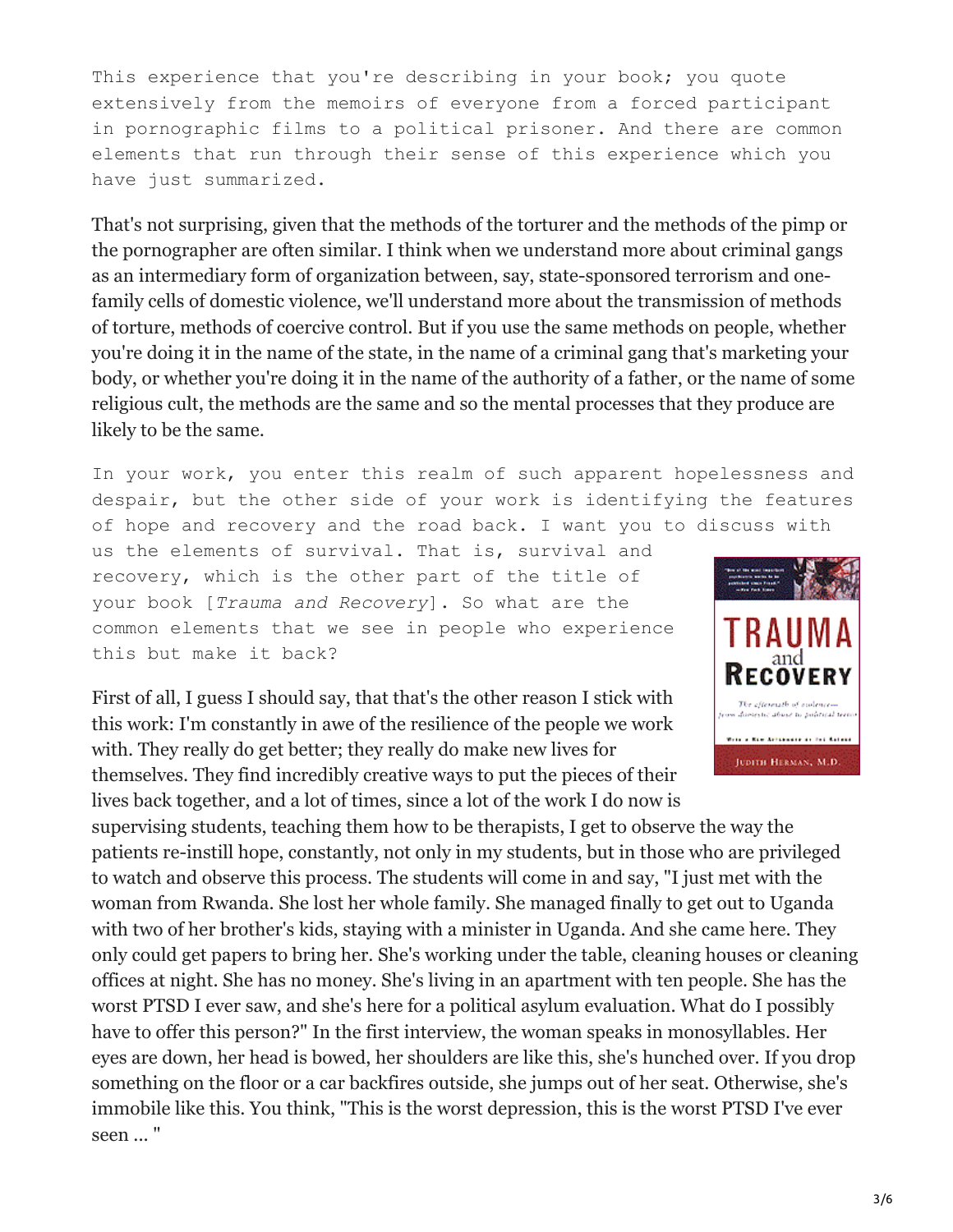Post-Traumatic Stress Disorder. "What am I going to do?" So you work on documenting her case for her political asylum here. And you also work with her on trying to understand if she's safe now. What's her environment like now? What does she need now to begin to rebuild her life? And within a few months, this same person comes back into our office and she's lively. She's smiling, she's talking. She's gotten her asylum, so she's safe now. She's starting to work on bringing those kids over. She's joined a church, or she's started an English class (a lot of work we do is through interpreters). She's found, on her own, some kind of community, with our encouragement. And she will come back and say, "You listened to me. You seemed to care. You helped me out. You gave me what I needed to get what I needed. That restored my faith in people." And we feel like all we did was ... we did so little! But it was enough. There's a way in which survivors, many survivors, make do with the least little bit of human caring, human concern, to put back the pieces of their lives. And so, from my point of view, if we can provide that, it's a gift that comes back to us many times over.

So, as you just said, there are three elements. It's providing them a zone of safety. Then they remember and tell their story. And then, very importantly, they have to reconnect. I'm curious as to how you would characterize what you do beyond what you just said. Obviously, you do some interviewing. And is an important element of that interviewing to be a witness and to provide the essential elements of this safety, this support for telling the story?

I think bearing witness is important. I don't want to minimize the skill or the sophistication of the treatment that we do, because a lot of people who come to us do have complicated medical and psychiatric conditions. And they don't just necessarily have Post-Traumatic Stress Disorder. They need all of their needs attended to and they're often quite complex. I'm thinking of a woman, for example, who, it turned out ... here's an example of how complicated it becomes. This is someone who had been repeatedly raped -- it's another political asylum case -- and was having persistent vaginal bleeding, and had never had a medical exam. But because of the vaginal bleeding, was considered unclean, she couldn't have intercourse. Also couldn't enter a mosque. This was an Arab woman, a Muslim woman from Algeria. So getting her proper GYN attention, on the one hand, the medical part of it, needed to be attended to, and on the other hand, we needed to find sort of a friendly mosque. We needed to find someone in the clergy who could actually begin to reconnect her with a spiritual community. And we needed to do some family work in order to start helping her repair her relationship with her husband. And this is someone for whom the meaning of the trauma, in terms of a sense of stigma, contamination, ostracism, and so on, was not metaphorical. It was carried on in the physical symptom of bleeding. And until the bleeding was addressed, there really wasn't any hope of making new meaning out of what happened to her. So we pay a lot of attention to the meaning of specific symptoms in individual cases, and we take an approach that ranges from the biological to the social.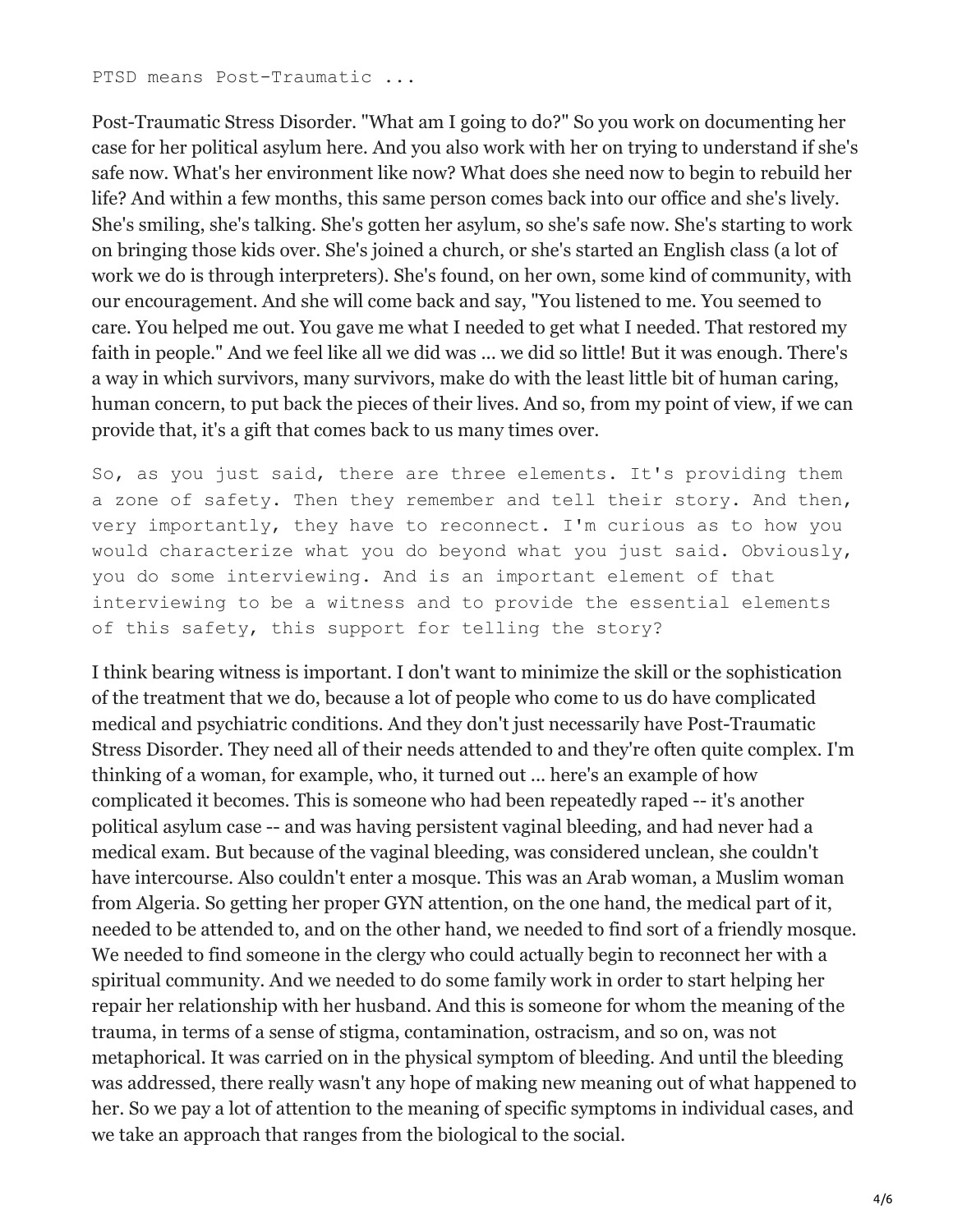In your work, this emphasis on community, and broader issues such as power, recur again and again. In a specific case of your careful examination of the problem of incest, you end up, if I can summarize, and I hope I'm not being unfair, by looking at the broader society and asking the question, "Will this kind of problem ever go away in a patriarchal society?" And your answer is "No." But that leads you to propose the need for political action. What you have to then look at is the family in which the partners are equal, the male is not the dominant one. And it's only in such an environment that one can find a kind of equality where men, for example, are involved in the rearing of children. More than involved -- are equal partners. And that's how you get at the root of the problem. So, in a way, this analysis goes back to what you learned at the dinner table.

#### That's right.

That psychological insight cannot be separated from political insight. And action.

#### Absolutely.

So would you add anything to that? I hope it wasn't an unfair summary. But the individual can't deal with this alone, is what I'm trying to get at.

No, and I think that's the take-home message that I try to give whenever I teach, and whenever I do my therapeutic work. I don't think patients, survivors, victimized people can recover in isolation. They need other people and they need to take action in affiliation with others. I don't think therapists can do therapeutic work alone. When we're isolated with this, we do give in to despair. We do burn out. Or we lose our perspective. Ultimately if you're talking about horrible abuses of power, you're talking about the atrocious things that one person does to another person. And just when you think you've heard everything, and there's simply nothing else that you could imagine that one person would intentionally do to another, somebody comes along with a story that just blows you away all over again. So, you're dealing with very profound questions of human evil, human cruelty, human sadism. The abuse of power and authority. And the antidote to that is the solidarity of resistance. Nobody can do that alone.

You say at one point, "But we do know that the women who recover most successfully are those who discover some meaning in their experience that transcends the limits of personal tragedy. Most commonly women find this meaning by joining with others in social action." And this means concrete things. It means hearing other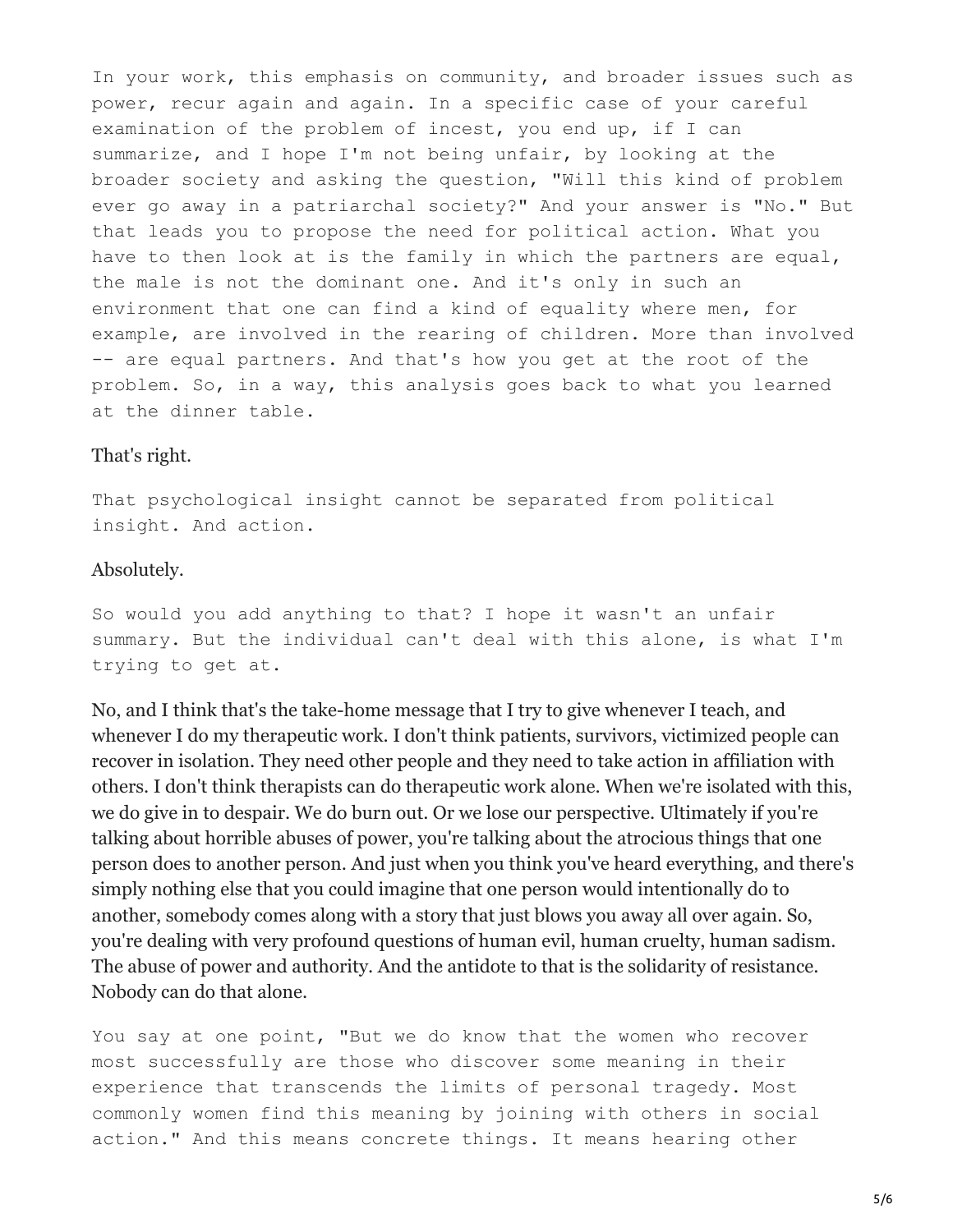people's stories, it means mentoring in the context of a tragedy, but also joining organizations that change the laws about what the criminal justice system says is a violation of human rights.

Right. It means going down and testifying before the legislature. Or taking part in some kind of public education campaign, or going to court, or accompanying someone else to court, or demonstrating in favor of the assertion of victim's rights, human rights.

Next page: Lessons [Learned](http://globetrotter.berkeley.edu/people/Herman/herman-con4.html)

© Copyright 2000, Regents of the University of California

Justice in [Rwanda:](http://globetrotter.berkeley.edu/people/Karekezi/karekezi-con.e0.html) The Rights of Women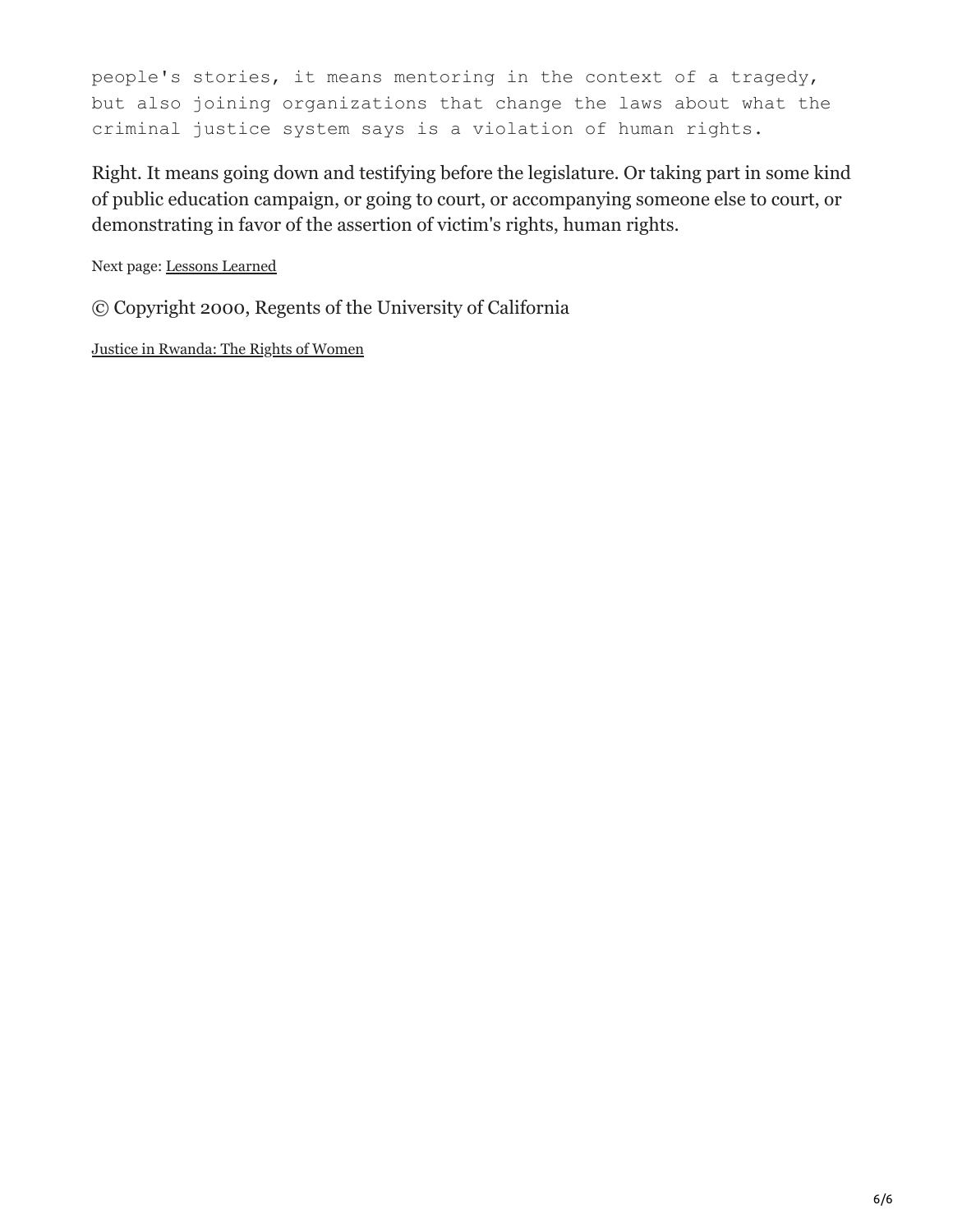## **Seeing Face to Face**

**globetrotter.berkeley.edu**[/people/Herman/herman-con2.html](http://globetrotter.berkeley.edu/people/Herman/herman-con2.html)

Judith Herman [Interview](http://globetrotter.berkeley.edu/people/Herman/herman-con0.html): Conversations with History; Institute of International Studies, UC Berkeley

You developed an interest early on in trauma, but specifically in the problem of incest. In one of your books, you describe a paper, your first paper with Lisa Hirschman, and it really was almost an underground paper. Tell us a little about that. The ideas that you were proposing, both that there should be focus on the subject, and on its broader context was quite revolutionary, quite radical. It went to the roots of the problems.

Well, that's what we thought at the time. The reason we thought that was that we were seeing

cases. Lisa had just finished her training as a psychologist. I had just finished my psychiatry residency. We were doing some peer supervision, really, and we'd seen all these incest cases. And we kept wondering, "What's going on here? Why are we seeing all these cases? Is there something about us that's attracting it? Or is this something that everybody starting out as a therapist sees? And, if so, why isn't anybody else saying anything about it?" We kept waiting for someone else to say something about it. We waited and waited and nobody did. So then we finally said, "Well, maybe we ought to." I think what gave us the courage to do that, besides our relationship with each other, was having come out of consciousness raising, feeling that we're part of a movement



where it was okay to trust your own observations even if nobody else seemed to think that what you saw made any sense.

Before we talk about trauma, which became a major focus of your work, I want you to talk about something you say at the beginning of your book on trauma and recovery, and that is, you relate the history of psychological insight to the ferment of the times. In a short history you show how Freud's work and that of others on hysteria came at a political moment in French history. That the work on war veterans and trauma in war veterans came as part of an antiwar struggle during and after World War I. And then, finally, that insights on women and the traumas that they suffer came in the political climate or the aftermath of the political climate of the sixties. Tell us a little about that, because that's very important in your thinking about these issues, especially the issue of trauma.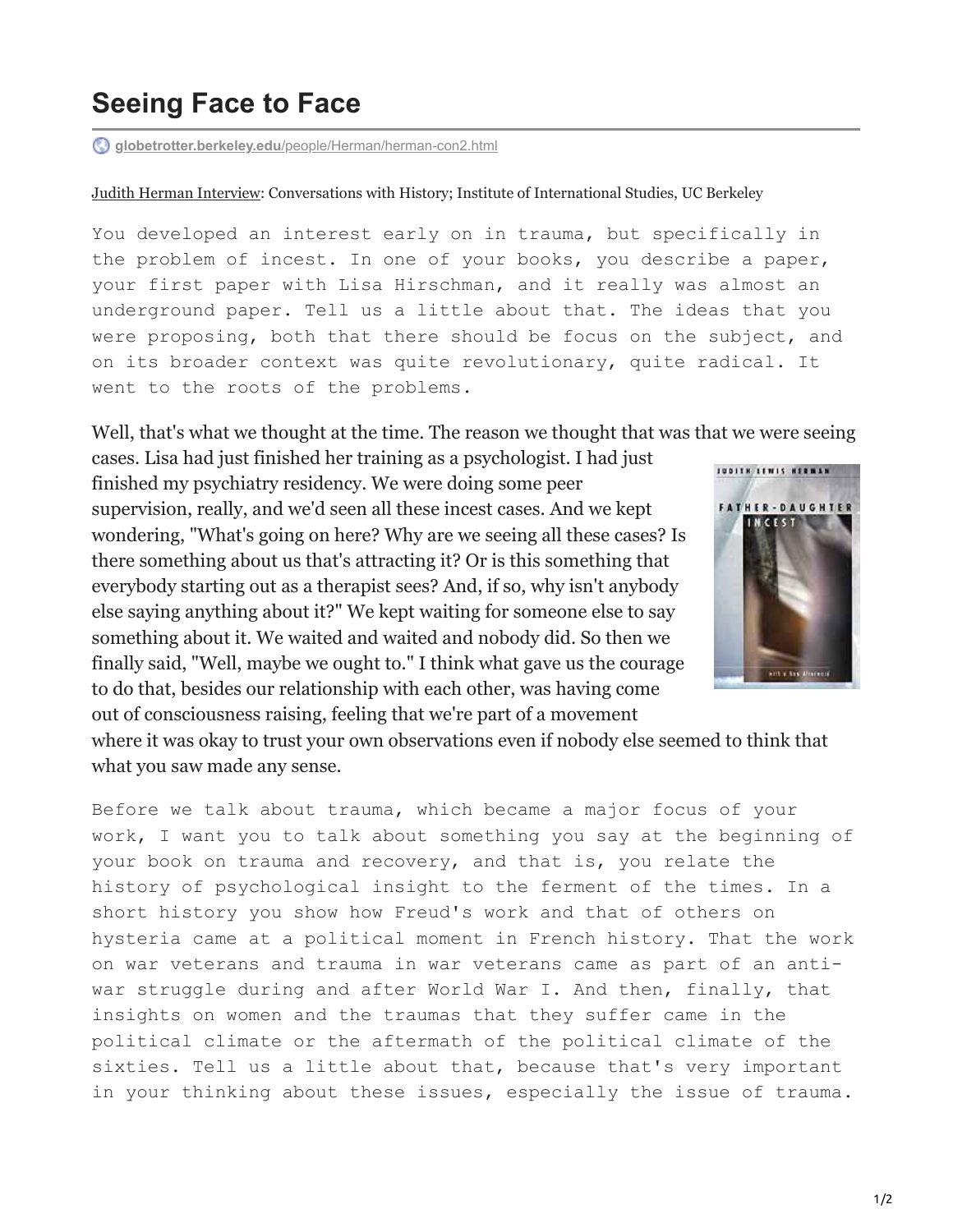Well, you know, psychology is a very soft science. That's putting it at its most charitable light. What one observes about human behavior, human consciousness, human relationships is so embedded ... what we observe and how we conceptualize what we observe is so embedded in the context of what we're looking for. And how we name it. This isn't physics. So that even the paying of attention, the selection of what it is that we're going to consider interesting and significant in human behavior is formed by the social and political context that we're embedded in. And I think that's particularly true about the emotions related to power and control, the emotions related to one's place in society, one's place in the family, the emotions of shame, of resentment, of pride, of a sense of legitimacy or illegitimacy. So, even to pay attention to what women say about sex, motherhood, relationships, depends so much on what one thinks a woman ought to be saying, ought to be feeling, on what is legitimate to express. Unless you have a political movement that says, "Forget what everybody else thinks you ought to be feeling, what you ought to be saying. Get down to it. Tell the truth. What did you actually think and feel and notice in your body." You need a safe space to be able to do that. You need a political context to be able to do that.

One of the intriguing points that emerges from your book is that in focusing on a new agenda -- trauma endured by children and mothers - - you realize that what you find is an insight that actually extends beyond them to victims of political torture, to war veterans, and so on. So in a way, in looking at the particular, you end up with the universal.

To me that seems so clear. I don't know why it's so hard to figure out, you know? Oppression is oppression. Being the underdog is being the underdog. Being treated with contempt is being treated with contempt. Being treated violently is being treated violently. People respond the same way to it. When you get right down to it, pain is pain.

But showing that obvious point is radical, and was radical at the time you did it, because of the boxes that are created to avoid make those connections.

Well, radical ideas are always very simple, it seems to me, for precisely that reason. They're only radical because of those obstacles. You know what I mean? Not because of their complexity.

Next Page: [Post-Traumatic](http://globetrotter.berkeley.edu/people/Herman/herman-con3.html) Stress Disorder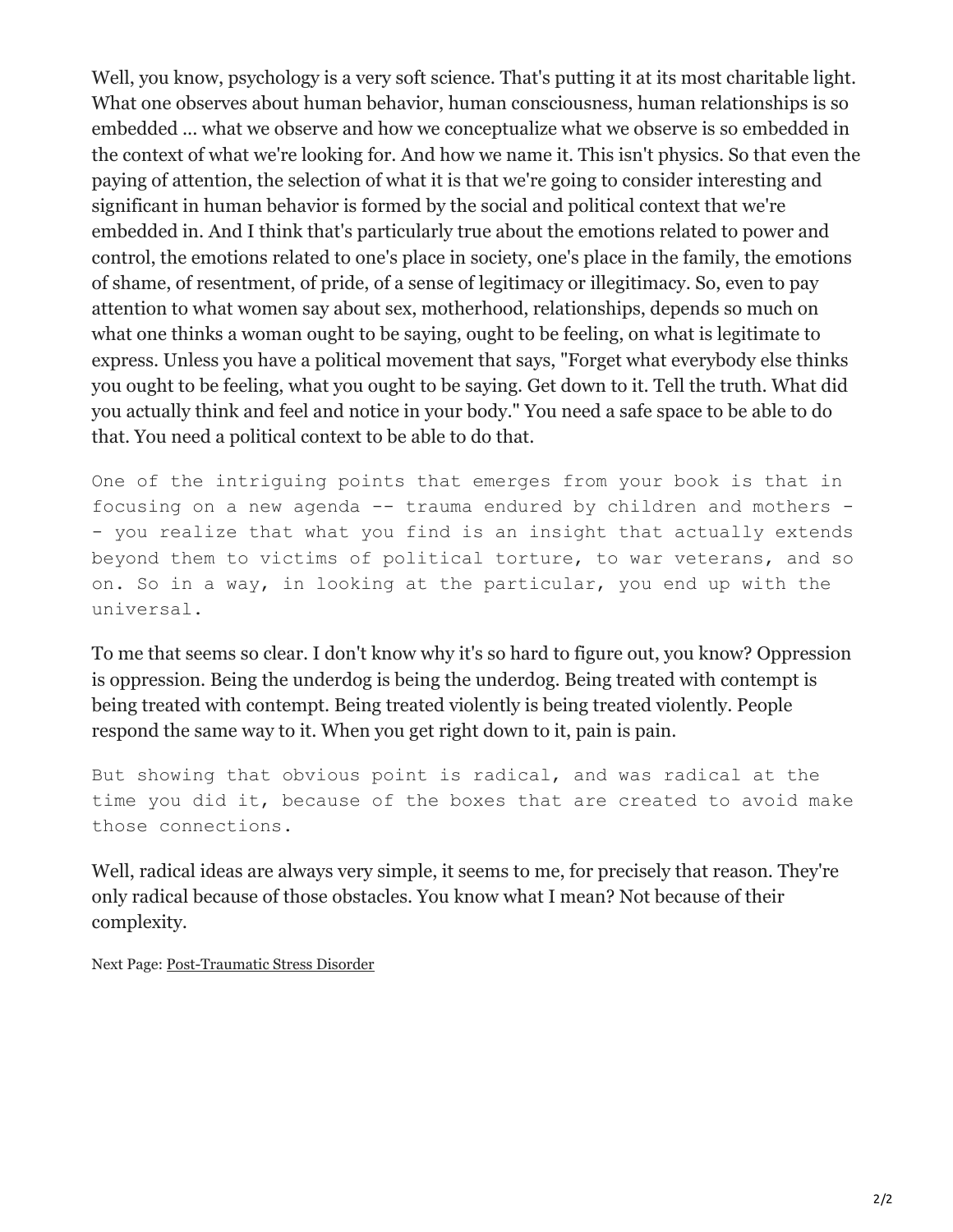# **Recovery from psychological trauma**

**onlinelibrary.wiley.com**[/doi/full/10.1046/j.1440-1819.1998.0520s5S145.x](https://onlinelibrary.wiley.com/doi/full/10.1046/j.1440-1819.1998.0520s5S145.x)

### **Abstract**

Trauma destroys the social systems of care, protection, and meaning that support human life. The recovery process requires the reconstruction of these systems. The essential features of psychological trauma are disempowerment and disconnection from others. The recovery process therefore is based upon empowerment of the survivor and restoration of relationships. The recovery process may be conceptualized in three stages: establishing safety, retelling the story of the traumatic event, and reconnecting with others. Treatment of posttraumatic disorders must be appropriate to the survivor's stage of recovery. Caregivers require a strong professional support system to manage the psychological consequences of working with survivors.

The core experiences of psychological trauma are disempowerment and disconnection from others.<sup>1</sup> Recovery therefore is based upon empowerment of the survivor and the creation of new connections. Recovery can take place only within the context of relationships; it cannot occur in isolation. In renewed connections with other people, the survivor recreates the psychological faculties that were damaged or deformed by the traumatic experience. These include the basic capacities for trust, autonomy, initiative, competence, identity, and  $intimax.$ <sup>2</sup> Just as these capabilities are originally formed, they must be re-formed in relationships with other people.

Trauma robs the victim of a sense of power and control over her own life; therefore, the guiding principle of recovery is to restore power and control to the survivor.<sup>3</sup> She must be the author and arbiter of her own recovery. Others may offer advice, support, assistance, affection, and care, but not cure. Many benevolent and well-intentioned attempts to assist the survivor founder because this fundamental principle of empowerment is not observed. No intervention that takes power away from the survivor can possibly foster her recovery, no matter how much it appears to be in her immediate best interest. Caregivers schooled in a medical model of treatment often have difficulty grasping this fundamental principle and putting it into practice.

With trauma survivors, the therapeutic alliance cannot be taken for granted but must be painstakingly built.<sup>4</sup> Psychotherapy requires a collaborative working relationship in which both partners act on the basis of their implicit confidence in the value and efficacy of persuasion rather than coercion, ideas rather force, mutual cooperation rather than authoritarian control. These are precisely the beliefs that have been shattered by the traumatic experience.<sup>5</sup> Trauma damages the patient's ability to enter into a trusting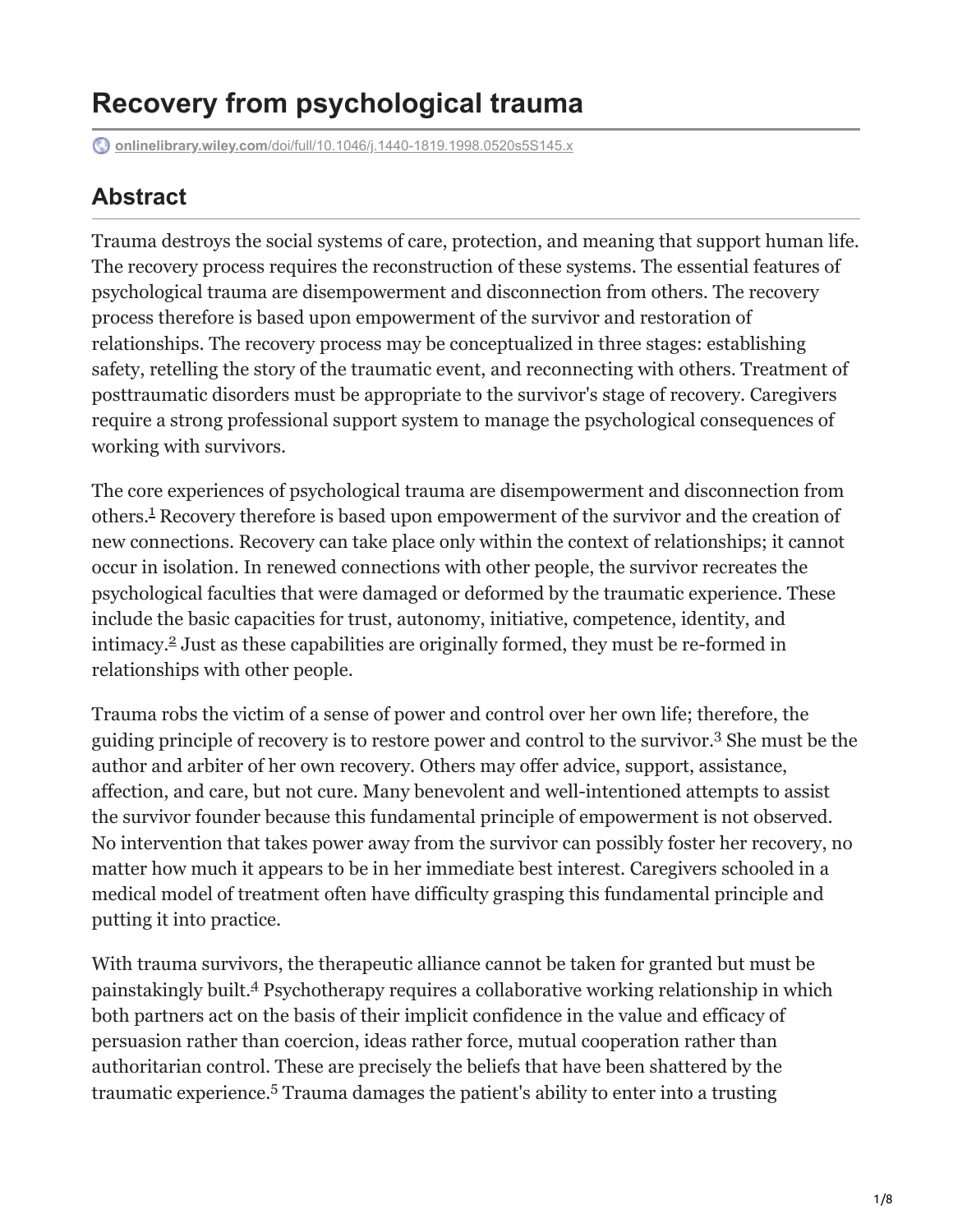relationship; it also has an indirect but very powerful impact on the therapist. As a result, both patient and therapist will have predictable difficulties coming to a working alliance. These difficulties must be understood and anticipated from the outset.

Trauma is contagious. In the role of witness to disaster or atrocity, the therapist at times is emotionally overwhelmed. She experiences, to a lesser degree, the same terror, rage, and despair as the patient. This phenomenon is known as `vicarious traumatization'.<sup>6</sup> The therapist may begin to experience intrusive, numbing, or hyperarousal symptoms. Hearing the patient's trauma story is also likely revive strong feelings connected with any personal traumatic experiences that the therapist may have suffered in the past.

The therapist, like the patient, may defend against overwhelming feelings by withdrawal or by impulsive, intrusive action. The most common forms of action are rescue attempts, boundary violations, or attempts to control the patient. The most common constrictive responses are doubting or denial of the patient's reality, dissociation or numbing, minimization or avoidance of the traumatic material, professional distancing, or frank abandonment of the patient.<sup>7</sup> The therapist should expect to lose balance from time to time. She is not infallible. The guarantee of her integrity is not her omnipotence but her capacity to trust others. Therapists who work with traumatized people require an ongoing support system. Just as no survivor can recover alone, no therapist can work with trauma alone.

Ideally, the therapist's support system should include a safe, structured, and regular forum for reviewing her clinical work. This might be a supervisory relationship or a peer support group, preferably both. The setting must offer permission to express emotional reactions as well as technical or intellectual concerns related to the treatment of patients with histories of trauma. In addition to professional support, the therapist must attend to the balance in her own professional and personal life, paying respectful attention to her own needs. Confronted with the daily reality of patients in need of care, the therapist is in constant danger of professional overcommitment. The role of professional support is not simply to focus on the tasks of treatment but also to remind the therapist of her own realistic limits and to insist that she take as good care of herself as she does of others.

The therapist who commits herself to working with survivors commits herself to an ongoing contention with herself, in which she must rely on the help of others and call upon her most mature coping abilities. Sublimation, altruism, and humor are the therapist's saving graces. In the words of one disaster relief worker, `To tell the truth, the only way me and my friends found to keep sane was to joke around and keep laughing. The grosser the joke the better'.<sup>8</sup> The reward of engagement is the sense of an enriched life. Therapists who work with survivors report appreciating life more fully, taking life more seriously, having a greater scope of understanding of others and themselves, forming new friendships and deeper intimate relationships, and feeling inspired by the daily examples of their patients' courage, determination, and hope.<sup>9</sup>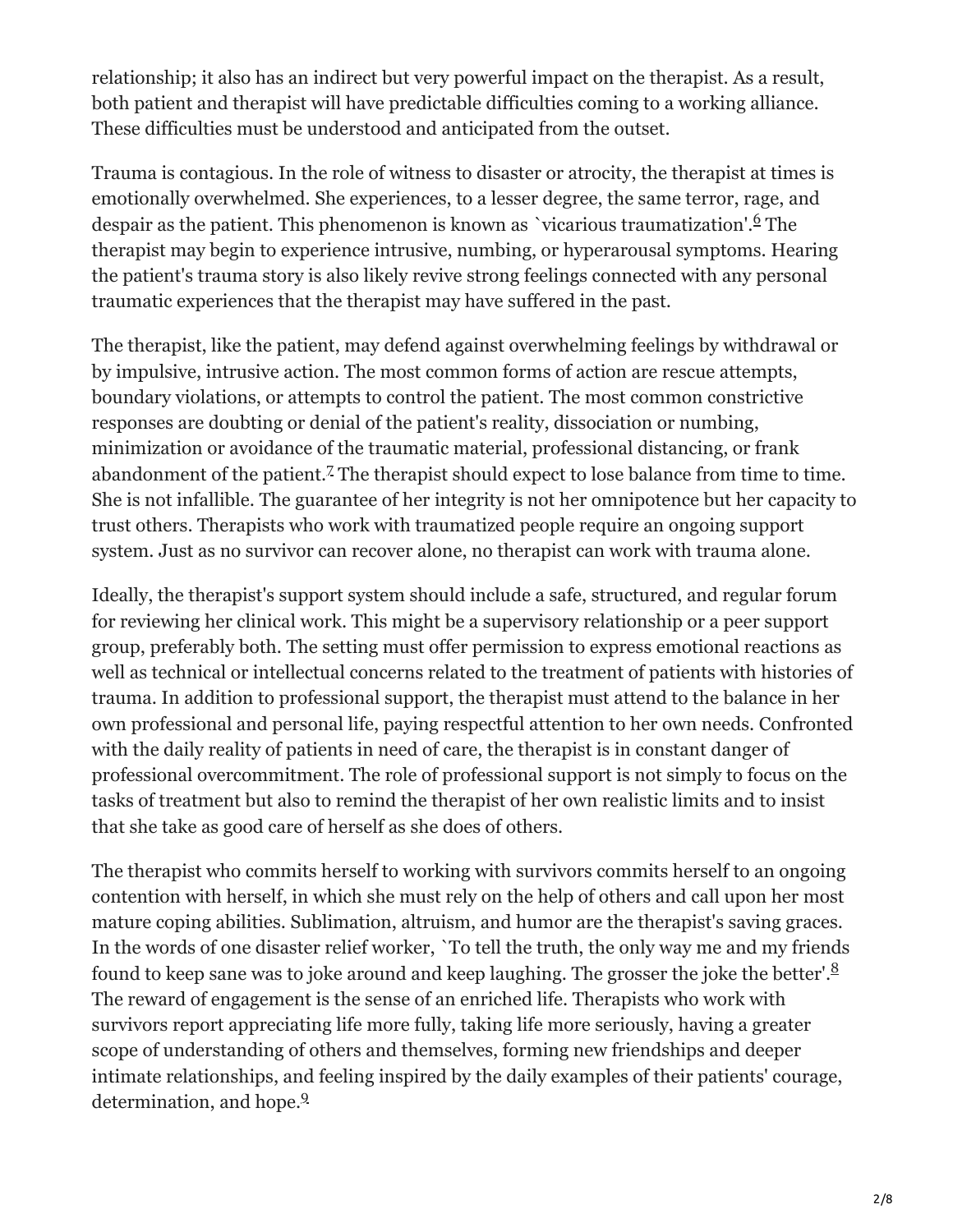The traumatic syndromes are complex disorders, requiring complex treatment. Because trauma affects every aspect of human functioning, treatment must be comprehensive. At each stage of recovery, treatment must address the characteristic biological, psychological, and social components of the disorder. Well-designed biological treatments, for example, may be unsuccessful if the social dimensions of the patient's traumatic experience are not addressed. Conversely, even excellent social support may be ineffective if the patient's psychophysiologic disturbance remains untreated. There is no single, efficacious `magic bullet' for the traumatic syndromes.

The therapist's first task is to conduct a thorough and informed diagnostic evaluation, with full awareness of the many disguises in which a traumatic disorder may appear. With patients who have suffered a recent acute trauma, the diagnosis is usually fairly straightforward. In these situations clear, detailed information regarding posttraumatic reactions is often invaluable to the patient and her family or friends. If the patient is prepared for the symptoms, she will be far less frightened when they occur. If she and those closest to her are prepared for the disruptions in relationship that follow upon traumatic experience, they will be far more able to take them in their stride. Furthermore, if the patient is offered advice on adaptive coping strategies and warned against common mistakes, her sense of competence and efficacy will be immediately enhanced. Working with survivors of a recent acute trauma offers therapists an excellent opportunity for preventive education.

With patients who have suffered prolonged, repeated trauma, the matter of diagnosis is not nearly so straightforward. Disguised presentations are common in complex posttraumatic stress disorder (PTSD).<sup>10</sup> Initially the patient may complain only of physical symptoms, or of chronic insomnia or anxiety, or of intractable depression, or of problematic relationships. Explicit questioning is often required to determine whether the patient is presently living in fear of someone's violence or has lived in fear in the past. Traditionally these questions have rarely been asked. They should be a routine part of every diagnostic evaluation.

If the therapist believes the patient is suffering from a traumatic syndrome, she should share this information fully with the patient. Knowledge is power. The traumatized person is often relieved simply to learn the true name of her condition. By ascertaining her diagnosis, she begins the process of mastery. No longer imprisoned in the wordlessness of the trauma, she discovers that there is a language for her experience. She discovers that she is not alone; others have suffered in similar ways. She discovers further that she is not crazy; the traumatic syndromes are normal human responses to extreme circumstances. And she discovers, finally, that she is not doomed to suffer this condition indefinitely; she can expect to recover, as others have recovered.

Recovery unfolds in three stages. The central task of the first stage is the establishment of safety. The central task of the second stage is remembrance and mourning. The central task of the the third stage is reconnection with ordinary life. Treatment must be appropriate to the patient's stage of recovery. A form of therapy that may be useful at one stage may be of little use or even harmful to the same patient at another stage.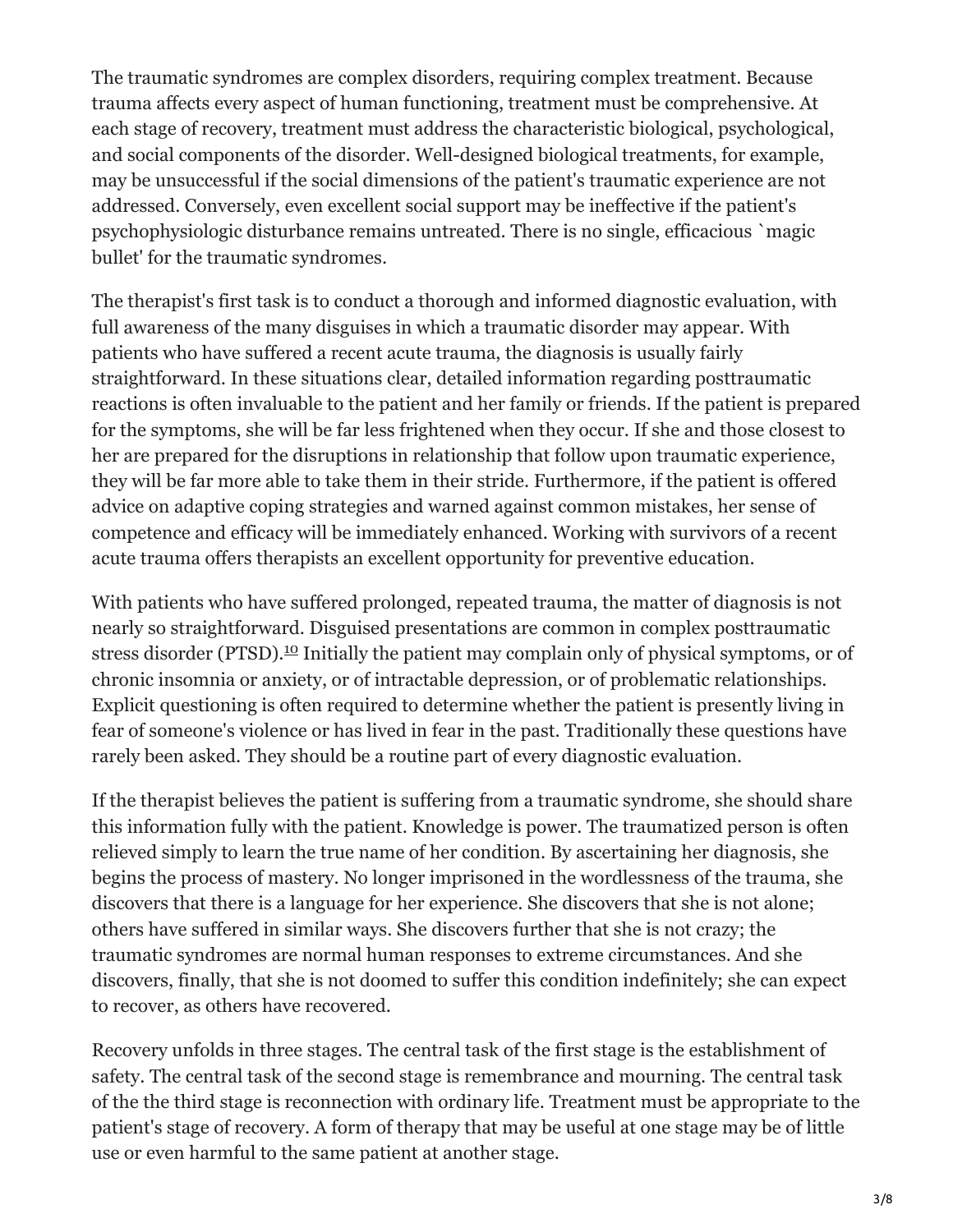The first task of recovery is to establish the survivor's safety. This task takes precedence over all others, for no other therapeutic work can possibly succeed if safety has not been adequately secured. No other therapeutic work should even be attempted until a reasonable degree of safety has been achieved. This initial stage may last days to weeks with acutely traumatized people or months to years with survivors of chronic abuse. The work of the first stage of recovery becomes increasingly complicated in proportion to the severity, duration, and early onset of abuse.

Establishing safety begins by focusing on control of the body and gradually moves outward toward control of the environment. Survivors often feel unsafe in their bodies. Their emotions and their thinking feel out of control. Issues of bodily integrity include attention to basic health needs, regulation of bodily functions such as sleep, eating, and exercise, management of posttraumatic symptoms, and abstinence from substance abuse.

Environmental issues include the establishment of a safe living situation, financial security, mobility, and a plan for self-protection that encompasses the full range of the patient's daily life. Securing a safe environment requires strategic attention to the patient's economic and social ecosystem. The patient must become aware of her own resources for practical and emotional support as well as the realistic dangers and vulnerabilities in her social situation. Many patients are unable to move forward in their recovery because of their present involvement in unsafe or oppressive relationships. In order to gain their autonomy and their peace of mind, survivors may have to make difficult and painful life choices. Battered women may lose their homes, their friends, and their livelihood. Survivors of childhood abuse may lose their families. Political refugees may lose their homes and their homeland. The social obstacles to recovery are not generally recognized, but they must be identified and adequately addressed in order for recovery to proceed.

With survivors of prolonged, repeated trauma, the initial stage of recovery may be protracted and difficult because of the degree to which the traumatized person has become a danger to herself. The sources of danger may include active self-harm, passive failures of selfprotection, and pathological dependency on the abuser. Self-care is almost always severely disrupted. Self-harming behavior may take numerous forms, including chronic suicidality, self-mutilation, eating disorders, substance abuse, impulsive risk-taking, and repetitive involvement in exploitative or dangerous relationships. Many self-destructive behaviors can be understood as symbolic or literal re-enactments of the initial abuse. They serve the function of regulating intolerable feeling states, in the absence of more adaptive self-soothing strategies. The patient's capacities for self-care and self-soothing must be painstakingly reconstructed in the course of long-term individual and/or group treatment. Biologic, behavioral, cognitive, interpersonal, and social therapeutic modalities have all shown promise with some patients; each patient should be encouraged to develop a personal repertoire of coping strategies.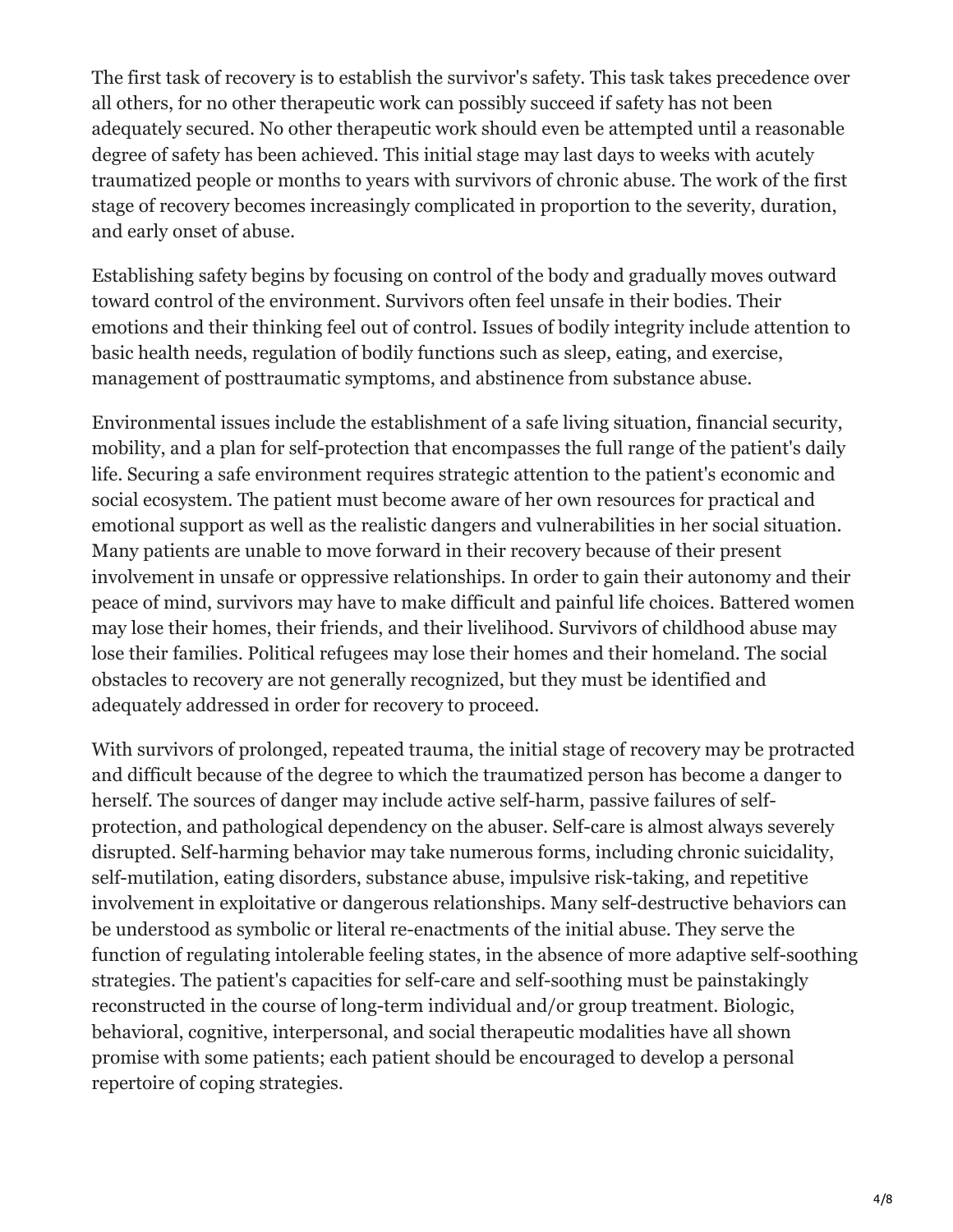When safety and a secure therapeutic alliance are established, the second stage of recovery has been reached. The survivor is now ready to tell the story of the trauma, in depth and in detail. This work of reconstruction actually transforms the traumatic memory, so that it can be integrated into the survivor's life story.<sup>11</sup> The basic principle of empowerment continues to apply during the second stage of recovery. The choice to confront the horrors of the past rests with the survivor. The therapist plays the role of a witness and ally, in whose presence the survivor can speak of the unspeakable. Out of the fragmented components of frozen imagery and sensation, patient and therapist slowly reassemble an organized, detailed, verbal account, oriented in time and in its historical context. The narrative includes not only the event itself but also the survivor's emotional response to it and the responses of the important people in her life.

As the survivor summons her memories, the need to preserve safety must be balanced constantly against the need to face the past. The patient and therapist together must learn to negotiate a safe passage between the twin dangers of constriction and intrusion. Avoiding the traumatic memories leads to stagnation in the recovery process, while approaching them too precipitously leads to a fruitless and damaging reliving of the trauma. Decisions regarding pacing and timing need meticulous attention and frequent review by patient and therapist in concert. The patient's intrusive symptoms should be monitored carefully so that the uncovering work remains bearable.

Because the truth is so difficult to face, survivors often vacillate in reconstructing their stories. Denial of reality makes them feel crazy, but acceptance of the full reality seems beyond what any human being can bear. Both patient and therapist must develop tolerance for some degree of uncertainty, even regarding the basic facts of the story. In the course of reconstruction, the story may change as missing pieces are recovered. This is particularly true in situations where the patient has had significant gaps in memory. Thus both patient and therapist must accept the fact that they do not have complete knowledge, and they must learn to live with ambiguity while exploring at a tolerable pace.

In order to develop a full understanding of the trauma story, the survivor must examine the moral questions of guilt and responsibility and reconstruct a system of belief that makes sense of her undeserved suffering. The moral stance of the therapist is therefore of enormous importance. It is not enough for the therapist to be `neutral' or `non-judgmental'. The patient challenges the therapist to share her own struggles with these immense philosophical questions. The therapist's role is not to provide ready-made answers, which would be impossible in any case, but rather to affirm a position of moral solidarity with the survivor.<sup>12</sup>

The telling of the trauma story inevitably plunges the survivor into profound grief. The descent into mourning is a necessary but dreaded part of the recovery process. Patients often fear that the task is insurmountable, that once they allow themselves to start grieving, they will never stop. Survivors of prolonged childhood trauma face the task of grieving not only for what was lost but also for what was never theirs to lose. The childhood that was stolen from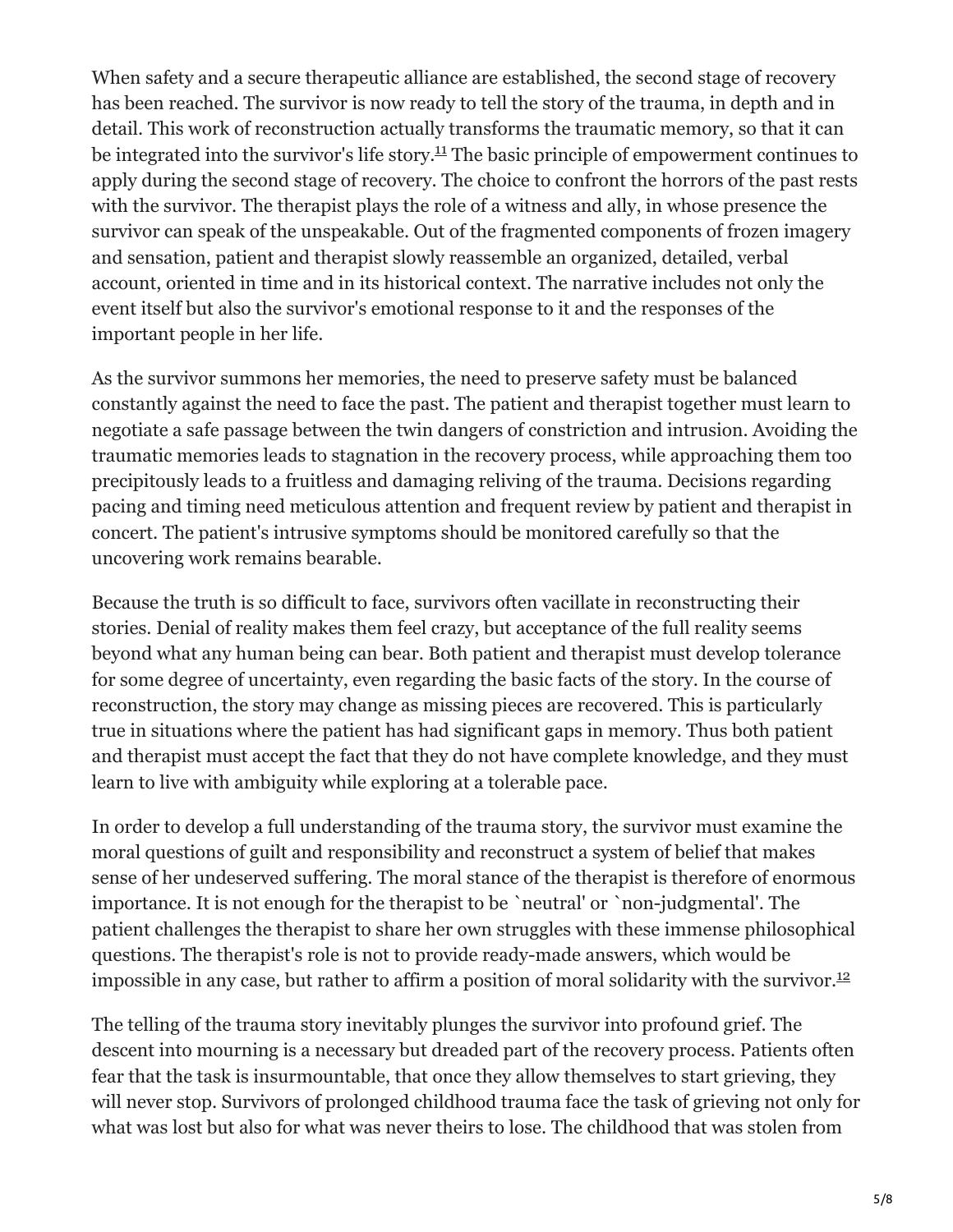them is irreplaceable. They must mourn the loss of the foundation of basic trust, the belief in a good parent. As they come to recognize that they were not responsible for their fate, they confront the existential despair that they could not face in childhood.<sup>13</sup>

Grieving has an additional meaning for survivors who have themselves harmed or abandoned others. The combat veteran who has committed atrocities may feel he no longer belongs in a civilized community. The political prisoner who has betrayed others under duress or the battered woman who has failed to protect her children may feel she has committed a worse crime than the perpetrator. Although the survivor may come to understand that these violations of relationship were committed under extreme circumstances, this understanding by itself does not fully resolve her profound feelings of guilt and shame. The survivor needs to mourn for the loss of her moral integrity and to find her own way to atone for what cannot be undone. This restitution in no way exonerates the perpetrator of his crimes; rather, it reaffirms the survivor's claim to moral choice in the present.<sup>14</sup>

The confrontation with despair brings with it, at least transiently, an increased risk of suicide. In contrast to the impulsive self-destructiveness of the first stage of recovery, the patient's suicidality during this second stage may evolve from a calm, flat, apparently rational decision to reject a world where such horrors are possible. Patients may engage in sterile philosophical discussions about their right to choose suicide. It is imperative to get beyond this intellectual defense and engage the feelings and fantasies that fuel the patient's despair. Commonly, the patient has the fantasy that she is already among the dead, because her capacity for love has been destroyed. What sustains the patient through this descent into despair is the smallest evidence of an ability to form loving connections.

The second stage of recovery has a timeless quality that is very frightening. The reconstruction of the trauma requires immersion in a past experience of frozen time; the descent into mourning feels like a surrender to endless tears. Patients often ask how long this painful process will last. There is no fixed answer to the question, only the assurance that the process cannot be bypassed or hurried. It will almost surely take longer than the patient wishes, but that it will not go on forever. After many repetitions, the moment comes when the telling of the trauma story no longer arouses quite such intense feeling. It has become a part of the survivor's experience, but only one part of it. It is a memory like other memories, and it begins to fade as other memories do. Her grief, too, begins to lose its vividness. It occurs to the survivor that perhaps the trauma is only one part, and perhaps not even the most important part, of her life story.

The reconstruction of the trauma is never entirely completed; new conflicts and challenges at each new stage of the lifecycle will inevitably reawaken the trauma and bring some new aspect of the experience to light. The major work of the second stage is accomplished, however, when the patient reclaims her own history and feels renewed hope and energy for engagement with life. Time starts to move again. When the second stage has come to its conclusion, the traumatic experience belongs to the past.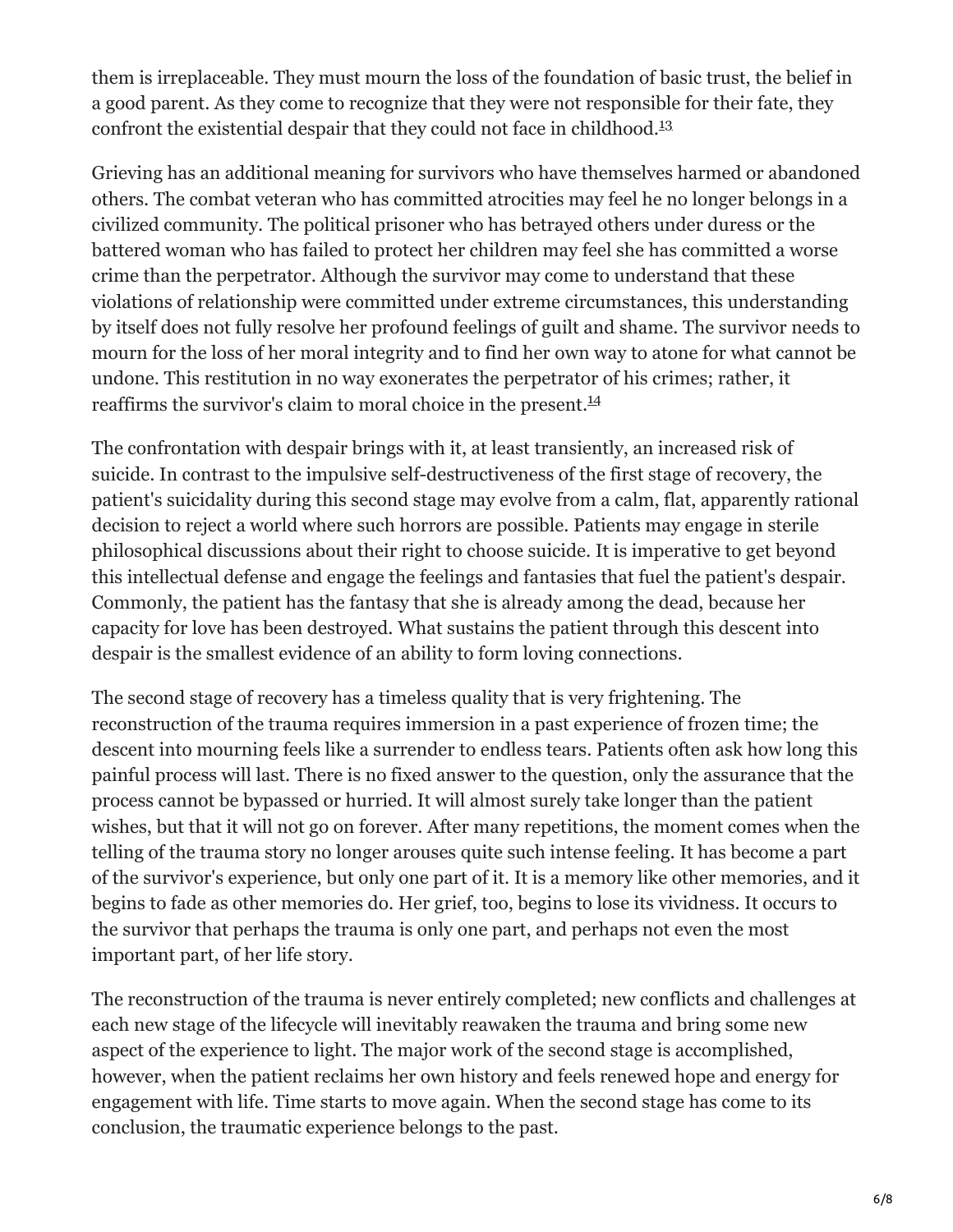At this point, the survivor faces the tasks of rebuilding her life in the present and pursuing her aspirations for the future. She has mourned the old self which the trauma destroyed; now she must develop a new self. Her relationships have been tested and forever changed by the trauma; now she must develop new relationships. The old beliefs that gave meaning to her life have been challenged; now she must find anew a sustaining faith. These are the tasks of the third stage of recovery.

The issues of the first stage of recovery are often revisited at this time. Once again the survivor devotes attention to the care of her body, her immediate environment, her material needs, and her relationships with others. But while in the first stage the goal was simply to secure a defensive position of basic safety, by the third stage the survivor is ready to engage more actively in the world. She can establish an agenda. She can recover some of her aspirations from the time before the trauma, or perhaps for the first time she can discover her own ambitions.

By the third stage of recovery, the survivor has regained some capacity for appropriate trust. She can once again feel trust in others when that trust is warranted, she can withhold her trust when it is not warranted, and she knows how to distinguish between the two situations. She has also regained the ability to feel autonomous while remaining connected to others; she can maintain her own point of view and her own boundaries while respecting those of others. She has begun to take more initiative in her life and is in the process of creating a new identity. With others, she is now ready to risk deepening her relationships. With peers, she can now seek mutual friendships that are not based on performance, image, or maintenance of a false self.<sup>15</sup> With lovers and family, she is now ready for greater intimacy.

At this point, the survivor may be ready to devote her energy more fully to a relationship with a partner. If she has not been involved in an intimate relationship, she may begin to consider the possibility without feeling either dread or desperate need. If she has been involved with a partner during the recovery process, she often becomes much more aware of the ways in which her partner suffered from her preoccupation with the trauma. At this point she can express her gratitude more freely and make amends when necessary. The survivor may also become more open to new forms of engagement with children. If the survivor is a parent, she may come to recognize the ways in which the trauma experience has indirectly affected her children, and she may take steps to rectify the situation. If she does not have children, she may begin to take a new and broader interest in young people.

Most survivors seek the resolution of their traumatic experience within the confines of their personal lives. But a significant minority, as a result of the trauma, feel called upon to engage in a wider world. These survivors recognize a political or religious dimension in their misfortune, and discover that they can transform the meaning of their personal tragedy by making it the basis for social action. While there is no way to compensate for an atrocity, there is a way to transcend it, by making it a gift to others. The trauma is redeemed only when it becomes the source of a survivor mission. 16